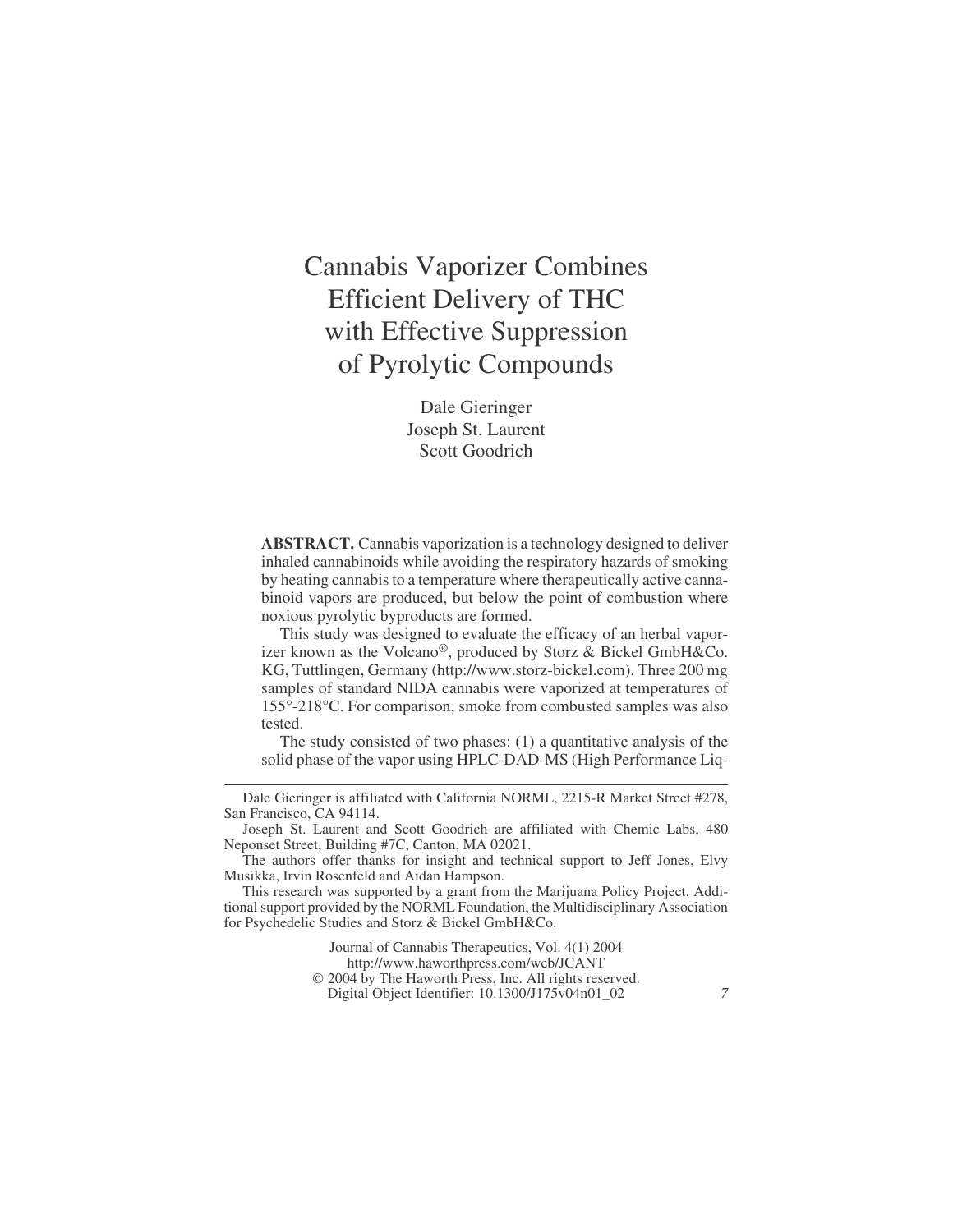uid Chromatograph-Diode Array-Mass Spectrometry) to determine the amount of cannabinoids delivered; (2) a GC/MS (Gas Chromatograph/ Mass Spectrometer) analysis of the gas phase to analyze the vapor for a wide range of toxins, focusing on pyrene and other polynuculear aromatic hydrocarbons (PAHs).

The HPLC analysis of the vapor found that the Volcano delivered 36%-61% of the THC in the sample, a delivery efficiency that compares favorably to that of marijuana cigarettes.

The GC/MS analysis showed that the gas phase of the vapor consisted overwhelmingly of cannabinoids, with trace amounts of three other compounds. In contrast, over 111 compounds were identified in the combusted smoke, including several known PAHs.

The results indicate that vaporization can deliver therapeutic doses of cannabinoids with a drastic reduction in pyrolytic smoke compounds. Vaporization therefore appears to be an attractive alternative to smoked marijuana for future medical cannabis studies. *[Article copies available for a fee from The Haworth Document Delivery Service: 1-800-HAWORTH. E-mail address: <docdelivery@haworthpress.com> Website: [<http://www.HaworthPress.](http://www.HaworthPress) com> 2004 by The Haworth Press, Inc. All rights reserved.]*

**KEYWORDS.** Marijuana, cannabis, vaporization, smoking, harm reduction

### *INTRODUCTION*

Concern about the respiratory hazards of smoking has spurred the development of vaporization as an alternative method of medical cannabis administration. Cannabis vaporization is a relatively new technology aimed at suppressing respiratory toxins by heating cannabis to a temperature where cannabinoid vapors form (typically around 180-190°C), but below the point of combustion where smoke and associated toxins are produced (near 230°C). The purpose of this is to permit the inhalation of medically active cannabinoids while avoiding noxious smoke compounds that pose respiratory hazards. Of particular concern are the carcinogenic polynuclear (or "polycyclic") aromatic hydrocarbons (PAHs), known byproducts of combustion that are thought to be a major culprit in smoking-related cancers. While there exists no epidemiological evidence that marijuana smokers face a higher risk of smoking-related cancers, studies have found that they do face a higher risk of bronchitis and respiratory infections (Polen et al. 1993, Tashkin 1993). This risk is not thought to be due to cannabinoids, but rather to extraneous byproducts of pyrolysis in the smoke.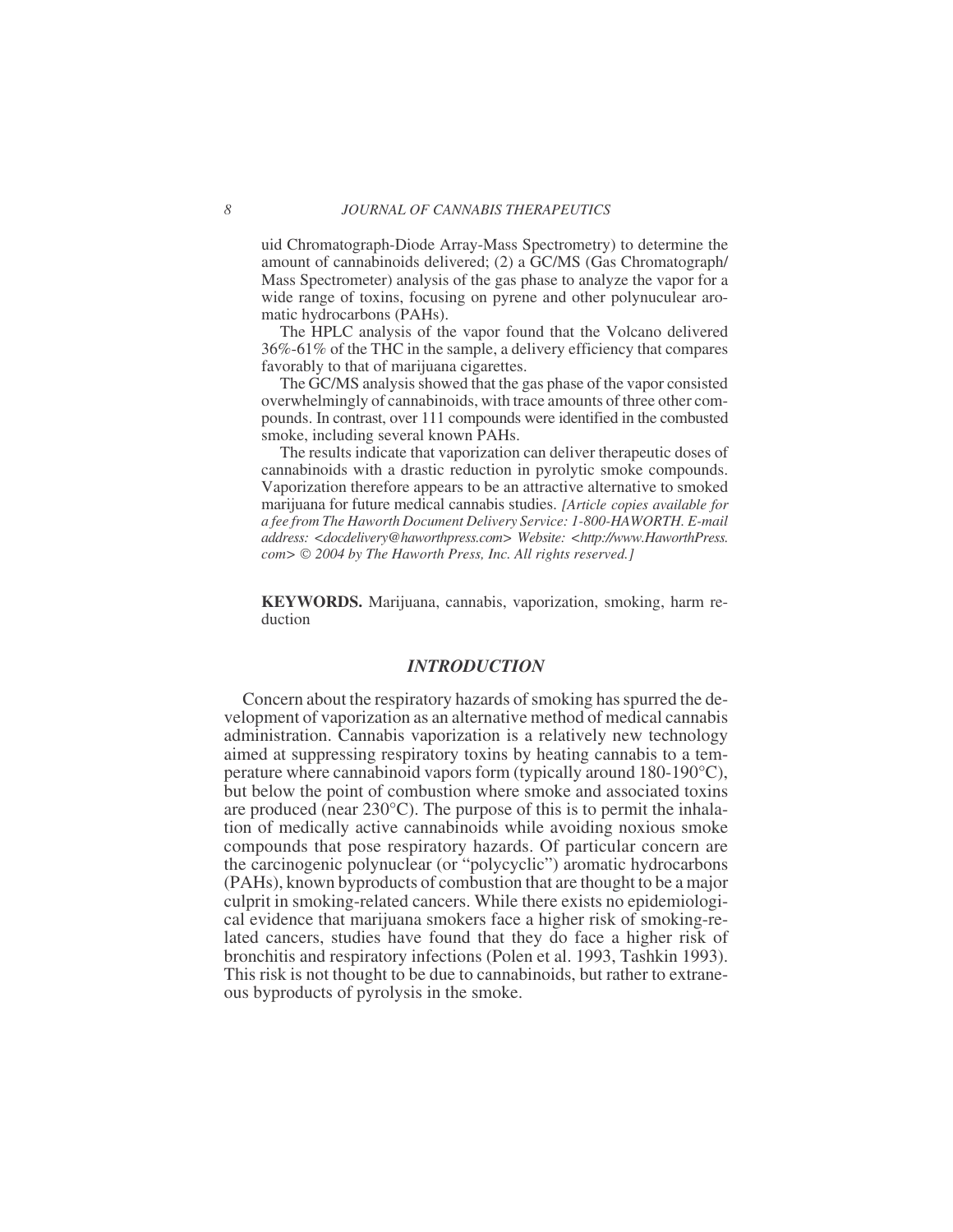In principle, vaporization offers medical cannabis patients the advantages of inhaled routes of administration: rapid onset, direct delivery into the bloodstream, ease of self-titration and concomitant avoidance of over- and under-dosage, while avoiding the respiratory disadvantages of smoking. Compared to other proposed non-smoked delivery systems using pharmaceutical extracts and synthetics, vaporization also offers the economic advantage of allowing patients to use inexpensive, homegrown cannabis.

In practice, the major question concerning vaporization comes down to feasibility. How well can one design a vaporizer that reliably produces "smokeless," toxin-free cannabinoid vapors from crude cannabis? To address this question, we tested a device known as the Volcano®, an herbal vaporizer produced by Storz & Bickel GmbH&Co. KG, Tuttlingen, Germany (<http://www.storz-bickel.com>). The study was designed to measure how efficiently the device delivered delta-9-tetrahydrocannabinol (THC) and other cannabinoids, and how effectively it suppressed other, non-cannabinoid compounds from the vapor.

The study consisted of two phases: (1) a quantitative analysis of the solid phase of the vapor using HPLC-DAD-MS (High Performance Liquid Chromatograph-Diode Array-Mass Spectrometry) to determine the amount of cannabinoids delivered; (2) a GC/MS (Gas Chromatograph/Mass Spectrometry) analysis of the gas phase to analyze the vapor for a wide range of toxins, focusing on pyrene and other polynuculear aromatic hydocarbons. Vapor was generated by loading the Volcano with 200 mg samples of NIDA cannabis. For comparison, a combusted control using 200 mg of cannabis burned in a glass pipe bowl was also tested.

Upon analysis, the Volcano vapors were found to consist overwhelmingly of cannabinoids, while the combusted control contained over one hundred additional chemicals, including several known PAHs. The results, which are discussed below, provide encouraging confirmation of the feasibility and efficacy of vaporization.

This study was the third in a series of cannabis smoke harm reduction studies sponsored by California NORML (National Organization for the Reform of Marijuana Laws, www.canorml.org) and MAPS (Multidisciplinary Association for Psychedelic Studies, www.maps.org) (Gieringer 2001). The first study tested a variety of smoking devices, including two crude homemade vaporizers along with several waterpipes and other devices, specifically examining THC and solid smoke tars (Gieringer 1996). It indicated that only vaporizers were capable of achieving reductions in tar relative to THC. The second study (Chemic 2000) was a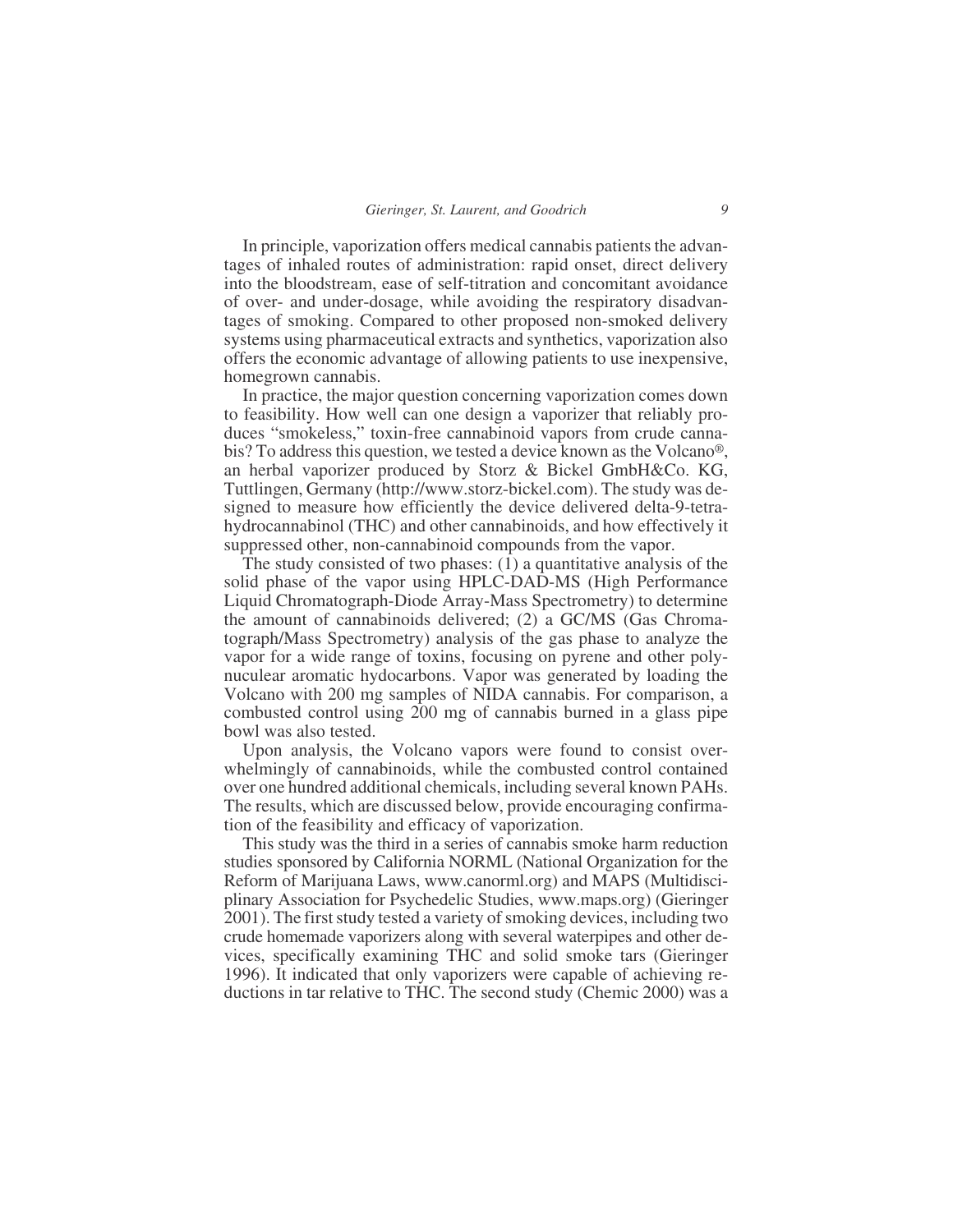"proof of concept" study of an electric radiant heat vaporizer known as the M-1 Volatizer® (<http://www.volatizer.com>). The M-1 was found to deliver THC while completely eliminating three specific toxins (naphthalene, benzene and toluene) in the solid phase of the vapor. The study also detected a  $\geq$  56% reduction in tars and a qualitative reduction in carbon monoxide, but did not test for any other chemicals (Gieringer 2001). The present study (Chemic 2003) is the first to use a GC/MS to analyze the gas phase of vaporized cannabis for a wide range of toxins, concentrating on the highly carcinogenic PAHs.

#### *DESCRIPTION OF THE VOLCANO®*

The Volcano, as its name suggests, consists of a conical body containing a ceramic heater with a heat vent on top (Figure 1). Above the vent sits a removable chamber that is loaded with sample material. Hot air is blown from below through the sample to produce vapor, which is collected in a detachable plastic balloon. After the balloon has been filled, it can be removed and fitted with a mouthpiece, through which the vapors can be inhaled. The balloon is a unique feature of the Volcano. It has the advantages of preventing loss of sidestream vapor and providing a uniform, consistent dosage volume. This renders it an ideal instrument for controlled dosage studies.

The temperature control ranges from 1 to 9, corresponding to temperatures of 130° to 226°C. The manufacturer suggests using a temperature setting of 7, corresponding to a nominal 202°C. Our previous study using the M-1® found that sample temperatures around 185°C were optimal for vaporization, with toxins beginning to appear above 200°C (Chemic 2000, Gieringer 2001). As a worst-case test of the Volcano's safety, we set it at its highest setting to ascertain whether pyrolytic byproducts might result. Two thermocouples were placed in the vaporizer above and below the sample to determine the actual operating temperature. The temperature was found to be stable, measuring 155°C on the top surface of the sample and 218°C on the screen closest to the heater.

#### *THE SAMPLE*

The sample consisted of standard NIDA cannabis supplied through an independent laboratory. Portions were prepared in 1.7 gram batches by gently sifting through a 2 mm sieve screen and mixing.

The baseline concentrations of cannabinoids in the sample were ana-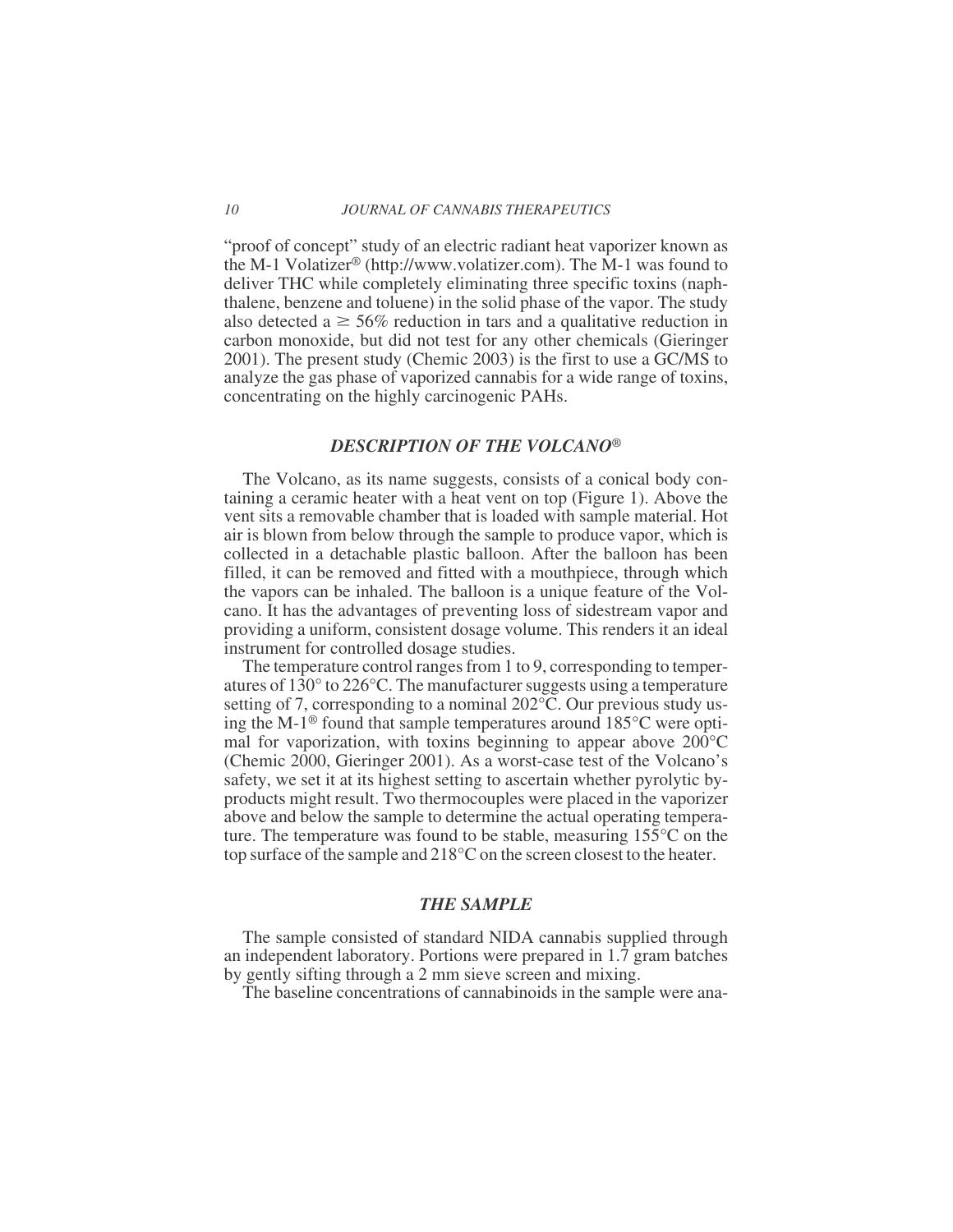



Photograph courtesy of Storz & Bickel.

lyzed by Soxhlet extraction for THC, cannabidiol (CBD) and cannabinol (CBN). Three separate samples of 200 mg were extracted in 250 ml ethanol under heat for 2 hours, concentrated by rotary evaporation, and analyzed by HPLC-DAD-MS. The mean concentration of THC was 4.15% (range 4.0%-4.3%), consistent with NIDA standards. CBD and CBN were detected in only trace amounts, with the CBD showing a wide range of variance: 0.0428%-0.128% (mean 0.075%). CBN ranged more tightly from 0.086% to 0.10% (mean 0.094%).

The water content of the sample was measured by heating a prepared 0.56 gram sample for 30 minutes at 140°C and measuring the weight loss. The water content was found to be 11.9% by weight.

#### *PHASE ONE: CANNABINOID RECOVERY ANALYSIS*

Vapor from the Volcano was analyzed to determine the cannabinoid delivery efficiency of the vaporizer. A 200 mg sample was loaded into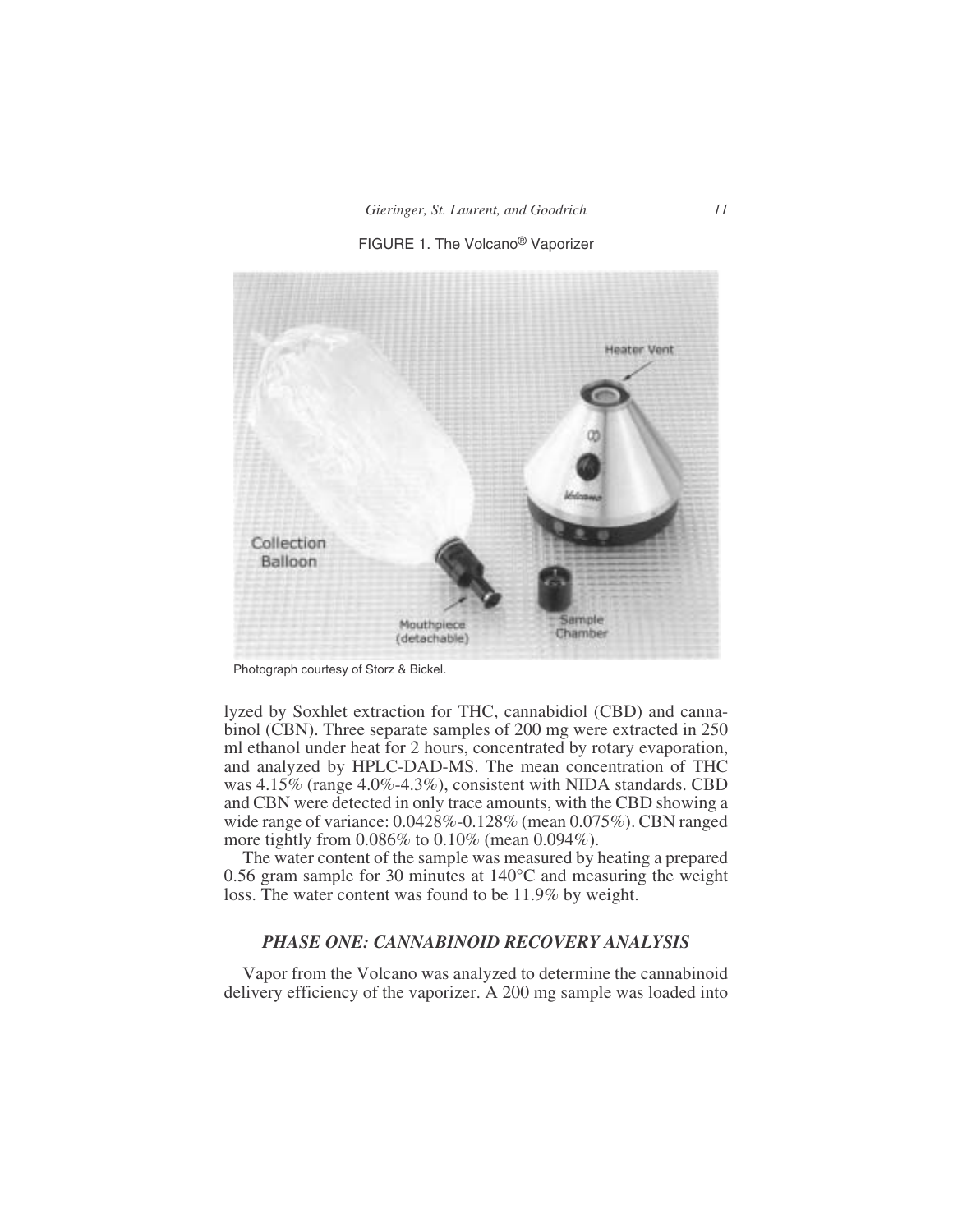the Volcano and exposed to heat for 45 seconds, enough to fill the collection balloon. The vapor was then transferred from the balloon over a period of approximately 15 minutes by a vacuum pump into a solvent reservoir containing 50 ml of methanol.

Three balloons were collected from each sample. The three balloon quota was based on preliminary tests, which found that most of the cannabinoids were delivered in the first two balloons, with just trace amounts in the third. The vapor is typically visible as a light gray wispy haze and has a distinct cannabis terpene odor. In practice, Volcano users report inhaling anywhere from two to six balloons from a given sample. However, most load the chamber with a half gram or more, over twice the sample size in our tests. The more cannabis that is loaded, the more balloons of vapor that can be drawn. According to the manufacturer, up to ten balloons can be drawn from a one-gram sample (Russo 2003). In order to facilitate maximal vaporization, the manufacturer recommends stirring the sample around after inhaling a few balloons, then repeating. However, this procedure was not followed in our tests since we used relatively small amounts of sieved material.

The dissolved vapor from the Volcano was subjected to quantitative analysis on the HPLC-DAD. Two separate samples of 1.5 ml were tested from each dissolved sample as a consistency check. The entire process was repeated for three different 200 mg samples of cannabis. Results are shown in Table 1. On average, the recovered THC amounted to 1.95% of the original weight of the sample, or 47% of the original THC in the crude sample. There was a large variance in the percentage of THC recovered in the three different vaporizer test runs, ranging from 36% to 61%. This suggests that the efficiency of vaporization is highly sensitive to variations in the sample and micro-conditions in its environment.

These results compare favorably to the delivery efficiencies of marijuana cigarettes as measured in other studies. THC efficiencies of 34% to 61% were reported in studies of marijuana cigarettes smoked via a smoking machine under varying conditions of puff duration and air speed (Fehr and Kalant 1971). Efficiencies of 50% were obtained using a machine designed to mimic human marijuana cigarette smoking (Manno 1970) and in an unpublished study at Battelle by Foltz et al. (cited in Truitt 1971). It has been estimated that 23-30% of the THC in combusted cannabis is destroyed by pyrolysis, while as much as 40-50% can be lost in sidestream smoke (Perez-Reyes 1990). Efficiencies as low as 16%-19% were reported in tests of cigarettes smoked intermit-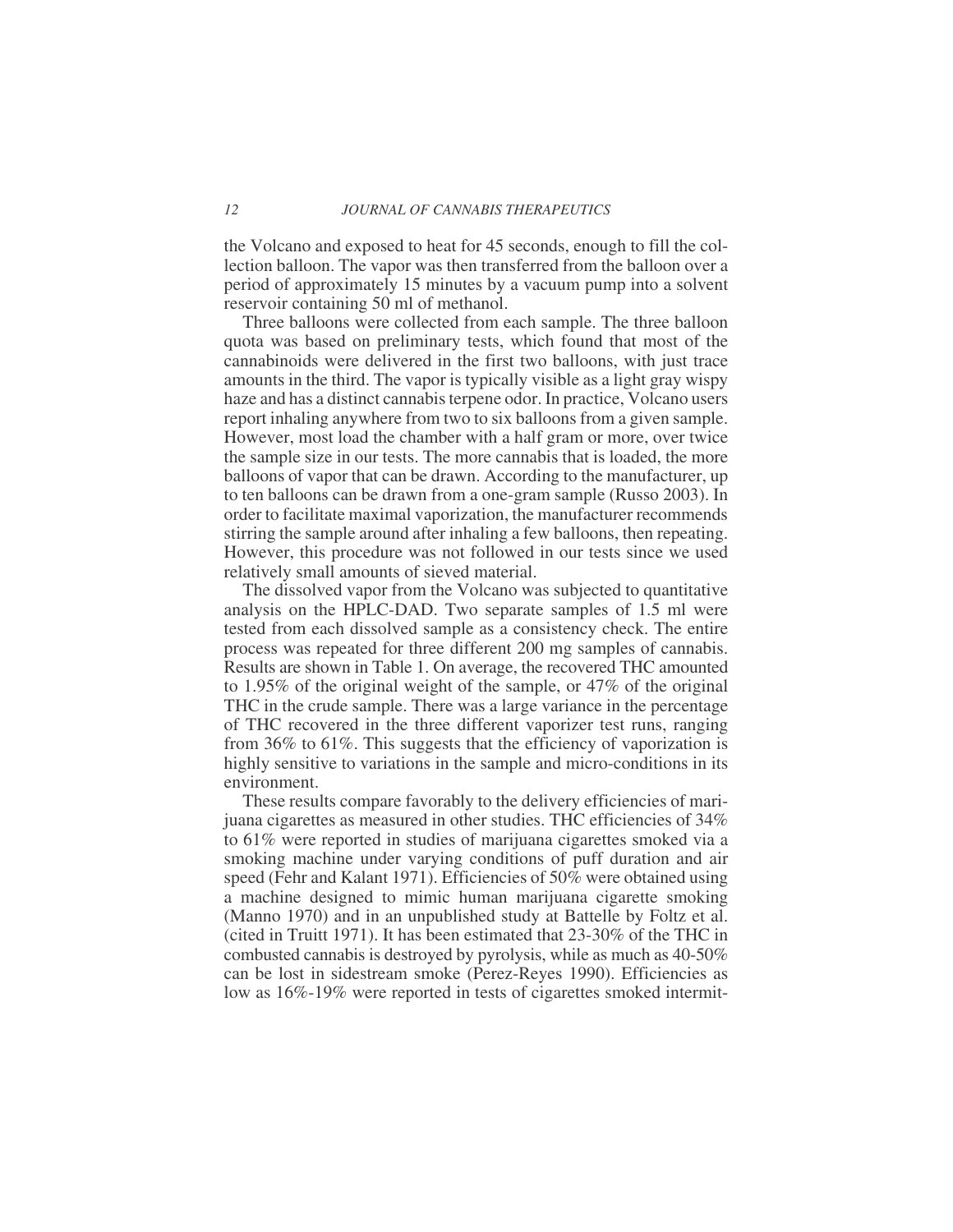#### TABLE 1. Cannabinoid Recovery Efficiencies

| Sample                                                                                                  | <b>THC (%)</b> | CBD (%)      | CBN (%)      |  |  |  |
|---------------------------------------------------------------------------------------------------------|----------------|--------------|--------------|--|--|--|
| Crude 1                                                                                                 | 4.3            | 0.044        | 0.10         |  |  |  |
| Crude 2                                                                                                 | 4.1            | 0.055        | 0.0925       |  |  |  |
| Crude 3                                                                                                 | 4.0            | 0.127        | 0.0975       |  |  |  |
| Mean (Std.Dev)                                                                                          | 4.15(0.17)     | 0.075(0.044) | 0.094(0.007) |  |  |  |
| (B) VOLCANO VAPOR                                                                                       |                |              |              |  |  |  |
| Sample                                                                                                  | <b>THC (%)</b> | CBD(%)       | CBN (%)      |  |  |  |
| Volcano 1                                                                                               | 2.55           | 0.12         | 0.11         |  |  |  |
| Volcano 2                                                                                               | 1.50           | 0.068        | 0.0595       |  |  |  |
| Volcano 3                                                                                               | 1.80           | 0.081        | 0.070        |  |  |  |
| <b>Mean</b>                                                                                             | 1.95(0.49)     | 0.091(0.026) | 0.081(0.025) |  |  |  |
| (C) COMBUSTED SMOKE                                                                                     |                |              |              |  |  |  |
| Sample                                                                                                  | <b>THC (%)</b> | CBD (%)      | CBN (%)      |  |  |  |
| <b>Combustion 1</b>                                                                                     | 3.4            | 0.155        | 0.19         |  |  |  |
| <b>Combustion 2</b>                                                                                     | 3.2            | 0.16         | 0.185        |  |  |  |
| <b>Combustion 3</b>                                                                                     | 3.1            | 0.13         | 0.18         |  |  |  |
| <b>Mean</b>                                                                                             | 3.24(0.11)     | 0.15(0.016)  | 0.19(0.005)  |  |  |  |
| Note: Each sample was tested twice: in each case, results were consistent within 3%. Data above reflect |                |              |              |  |  |  |

**(A) CRUDE CANNABIS (Soxhlet Extraction)**

Note: Each sample was tested twice; in each case, results were consistent within 3%. Data above reflect the average of the two test results.

tently on smoking machines (Davis et al. 1984). In contrast, continuous smoking on a smoking machine yielded efficiencies of 69%.

The THC delivery of combusted cannabis was measured in our study by repeating the experiment with three more 200 mg samples. The samples were not rolled into cigarettes, but combusted in a glass pipe bowl like that of a marijuana bong. Each sample was ignited by exposure to an electric radiant heater placed over the bowl, and the smoke was drawn through a tube directly into the methanol (Figure 2). The dissolved smoke was assayed for cannabinoids as previously described.

The combusted sample registered a relatively high THC delivery efficiency of 78%. The variance was low for the three different test runs. The high efficiency may be explained by the fact that the laboratory conditions minimized loss of sidestream smoke; the sample was completely consumed with no "butt" remaining; and the pipestem led directly into the solvent so as not to cause excessive loss by adhesion to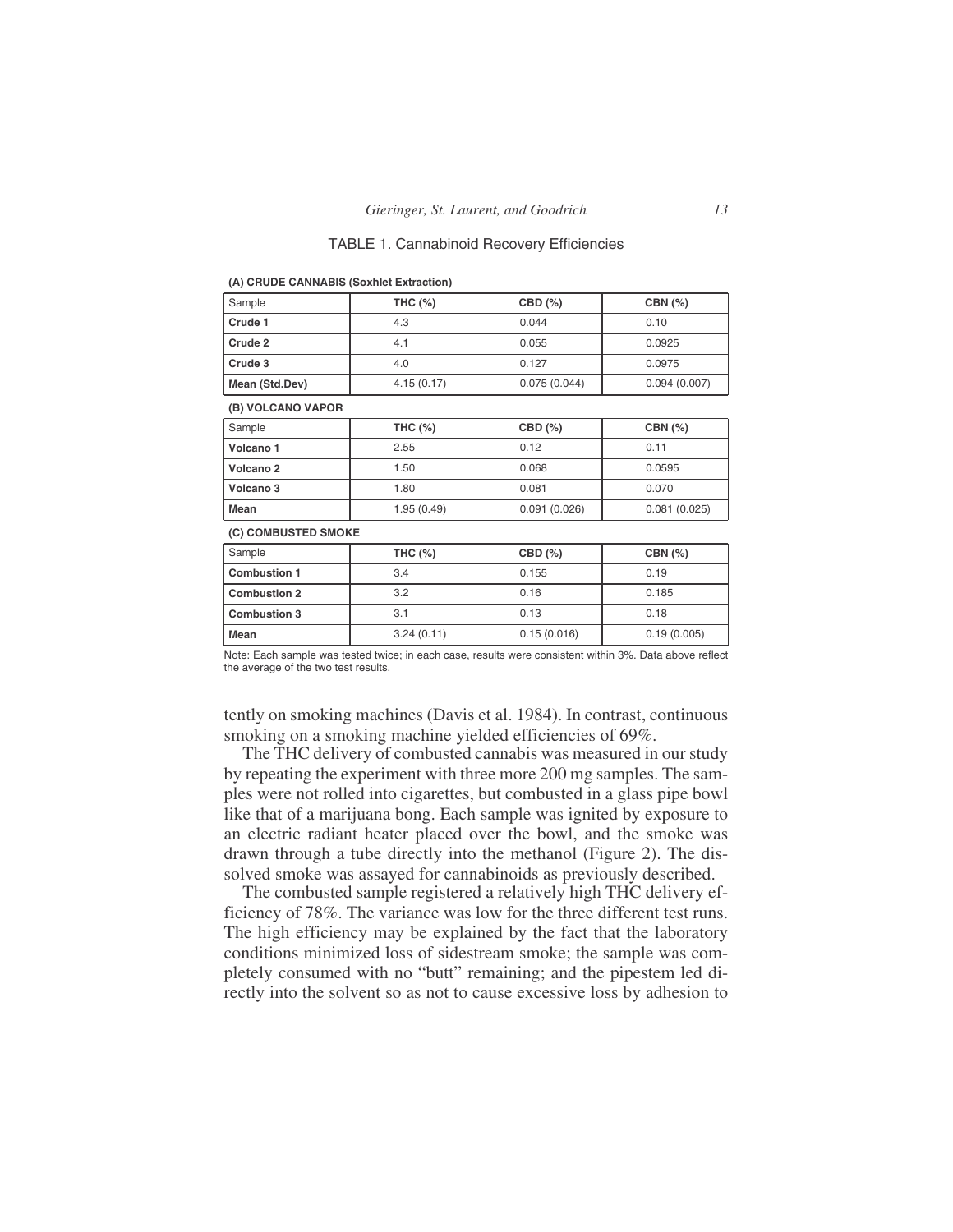FIGURE 2. Combustion Setup. Electric heater (MI) radiates down into bowl, igniting sample below. Smoke is drawn by vacuum through tube to solvent reservoir (below, not shown).



the walls. The amount of THC lost (22%) in combustion was consistent with the losses attributed to pyrolysis in other studies.

Theoretically, the vaporizer might have been expected to realize a higher THC delivery efficiency than combustion, since it should have avoided loss of THC by pyrolysis. That this was not observed indicates that there were other inefficiencies in the vaporization process. The most likely explanation would seem to be incomplete vaporization, due to lack of uniform thorough heating and ventilation of the sample. It is certainly possible that higher efficiencies might have been achieved by stirring the sample and drawing another balloon from the vaporizer, as recommended by the manufacturer.

All of the vaporized and combusted samples were also assayed for CBD and CBN. The amount of CBD delivered was unexpectedly somewhat higher for both the vaporized and combusted samples. At first glance, this result is not easy to explain. However, given the unusually high variance of CBD measured in the crude samples and the minimal levels of CBD detected, the results do not seem to be significant.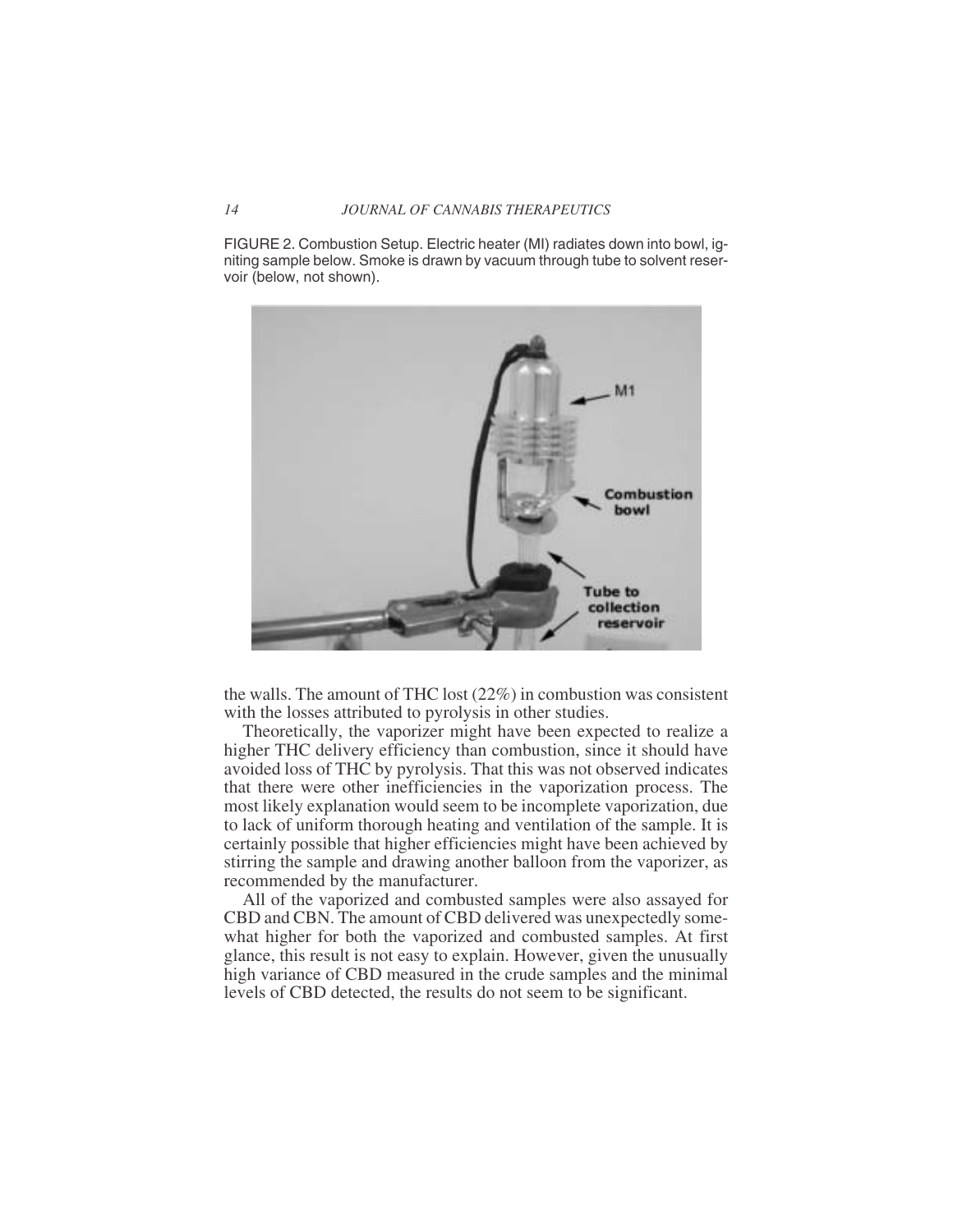For CBN, there was no significant change under vaporization. In contrast, the level of CBN was twice as high in all three combusted samples, with little variance. This result may be explained by the oxidation of THC under heat (El Sohly 2002). However, it should be noted that the amounts of CBN observed were still quite low (0.19%), two orders of magnitude less than the loss of THC observed under combustion.

### *PHASE 2: GAS PHASE GC/MS ANALYSIS*

The second phase of the study analyzed the gas phase of the vapor for a broad spectrum of compounds via GC/MS. The GC/MS was outfitted with a DB-XLB analytical separation column (DB-xtra low bleed,  $30 M \times 0.25$  mm, 0.25 µm film), which is especially suited for the detection of polynuclear aromatic hydrocarbons.

A PAH reference stock solution was used that included analytes for naphthalene, acenaphthalene, anthracene, chrysense, benzo(a)pyrene, benzo(k)fluoranthene, 1,1,2-benzoperylene, indeno(1,2,3-c,d)pyrene, ancenaphthylene, fluorene, phenanthrene, pyrene, 1,2-benzanthracene, benzo(b)fluroanthene, and 1,2,4,6-dibenzanthrancene. Pyrene was used as a reference standard.

The evolved vapor from the Volcano was transferred from the collection balloon via vacuum directly to a 250 ml volatile gas trap. A 2.0 ml portion of the gaseous sample was then transferred using a headspace syringe directly onto the chromatographic system and assayed. In addition, the condensed residue that had adhered to the gas trap was analyzed by adding 2.0 ml of methanol to the trap to dissolve it. Subsequently, 1 µl of the solution was injected directly into the GC/MS. This process was repeated for three samples with three balloons from each sample, making a total of nine runs with gas samples and nine more with the condensed residue.

The gas was analyzed qualitatively and semi-quantitatively for polynuclear aromatic hydrocarbons at sample concentrations of 2.25-125 µg/ml. The GC/MS operated at a thermal gradient of 110°-320°C over 53 min. Different compounds were qualitatively identified by comparing their response peaks with an NBS reference library. Compounds that demonstrated greater than 70% match quality in comparison to the NBS mass spectral standard were reported as identified isolated compounds. Their mass concentrations were estimated from the response peak area in terms of the calibrated reference standard for pyrene. This yielded approximate, semi-quantitative mass determinations.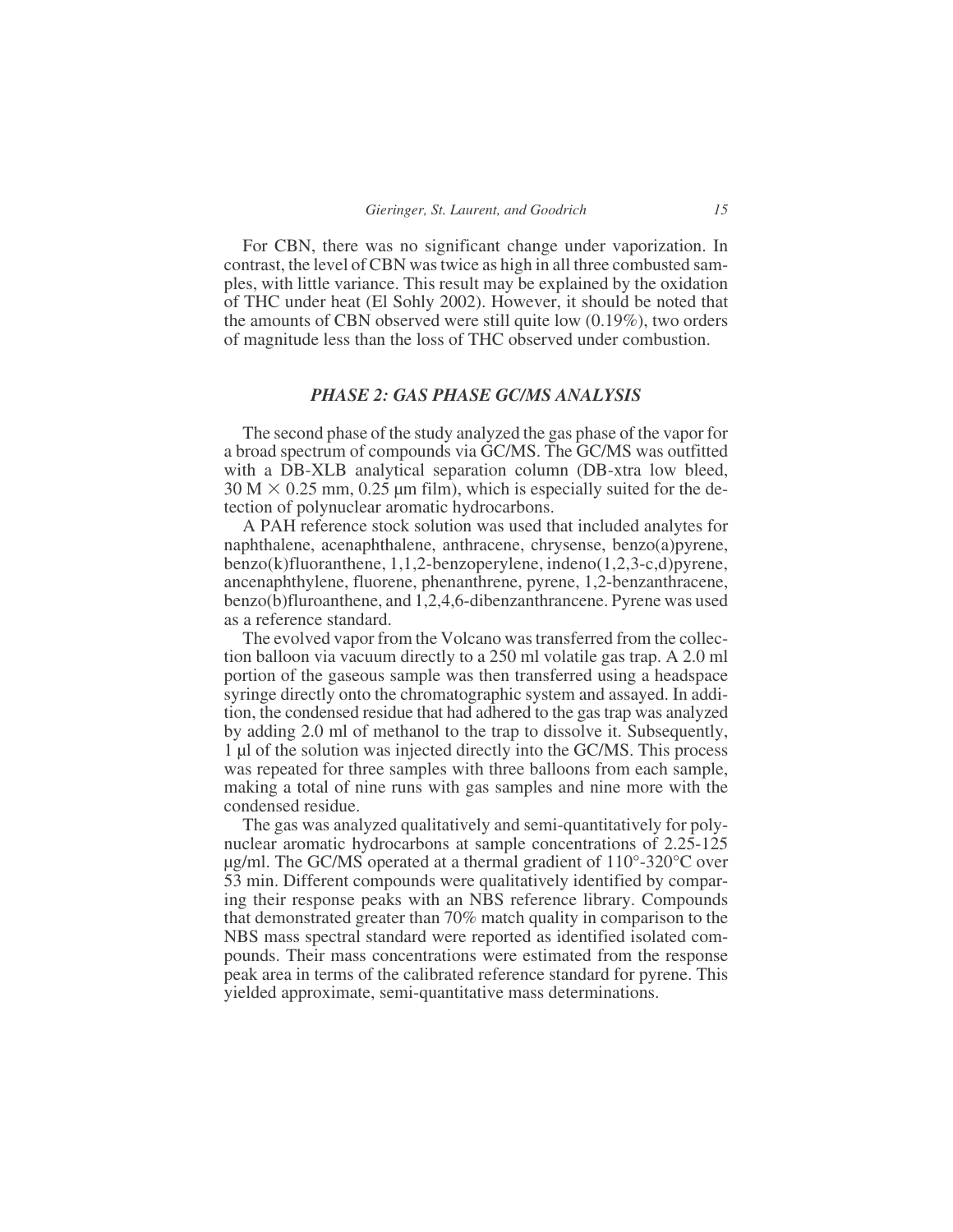A review of the data showed that the Volcano vapor was overwhelmingly dominated by THC, with trace amounts of a handful of other compounds.

Representative data for the vapor gas and solvated condensate are shown in Tables 2 and 3 (from the first balloon of one of the samples).

Aside from THC, one other cannabinoid, CBN, was detected. No CBD was detected. This was not unexpected, since the GC/MS analysis was much less sensitive to cannabinoids than to PAHs. In general, the

TABLE 2. GC-MS Semi-Quantitative Results: Gaseous Headspace Analysis; Vaporized Sample

| Retention<br>time (min) | Response<br>(area) | Best match                            | <b>NBS</b><br>Library<br>match<br>quality | Recovered<br>conc. as<br>pyrene<br>(mg/g) | Recovered<br>% of total |
|-------------------------|--------------------|---------------------------------------|-------------------------------------------|-------------------------------------------|-------------------------|
| 9.33                    | 1221726            | Caryophyllene <sup>1</sup>            | 78                                        | 0.0010                                    | 1.3                     |
| 30.62                   | 2417494            | 2-Methyl-2, 4 (2H-1-benzopyran-5-ol)  | 81                                        | 0.0020                                    | 2.5                     |
| 32.56                   | 85295887           | Dronabinol (THC)                      | 99                                        | 0.070                                     | 89.1                    |
| 33.62                   | 5487650            | Cannabinol (CBN)                      | 81                                        | 0.0045                                    | 5.7                     |
| 42.97                   | 1289703            | 5-[(Acetyl benz [e] azulene-3,8-dione | 86                                        | 0.0011                                    | 1.3                     |

Total recovered mass

as Pyrene (mg): 0.079\*\*

Weight extracted (mg): 200 % recovered: 0.04\*\* \*\* (Nominal semi-quantitative figures)

1 "Sesquiterpinoid essential oil commonly found in cannabis." Ethan Russo, MD, Montana Neurobehavioral Specialists, Missoula, MT 59802.

TABLE 3. GC/MS Semi-Quantitative Results: Solvated Extract Analysis; Vaporized Sample

| Retention<br>time (min) | Response<br>(area) | Best match                                   | <b>NBS</b><br>Library<br>match<br>quality | Recovered<br>conc. as<br>pyrene<br>(mg/g) | Recovered<br>% of total |
|-------------------------|--------------------|----------------------------------------------|-------------------------------------------|-------------------------------------------|-------------------------|
| 30.62                   |                    | 4961669 2-Methyl-2, 4 (2H-1-benzopyran-5-ol) | 81                                        | 0.065                                     | 1.90                    |
| 32.55                   | 246510987          | Dronabinol (THC)                             | 99                                        | 3.2                                       | 94.3                    |
| 33.62                   | 9875017            | Cannabinol (CBN)                             | 94                                        | 0.13                                      | 3.78                    |

Total recovered mass

as Pyrene (mg): 3.4\*\*

Weight extracted (mg): 200

% recovered: 1.7\*\* \*\* (Nominal semi-quantitative figures)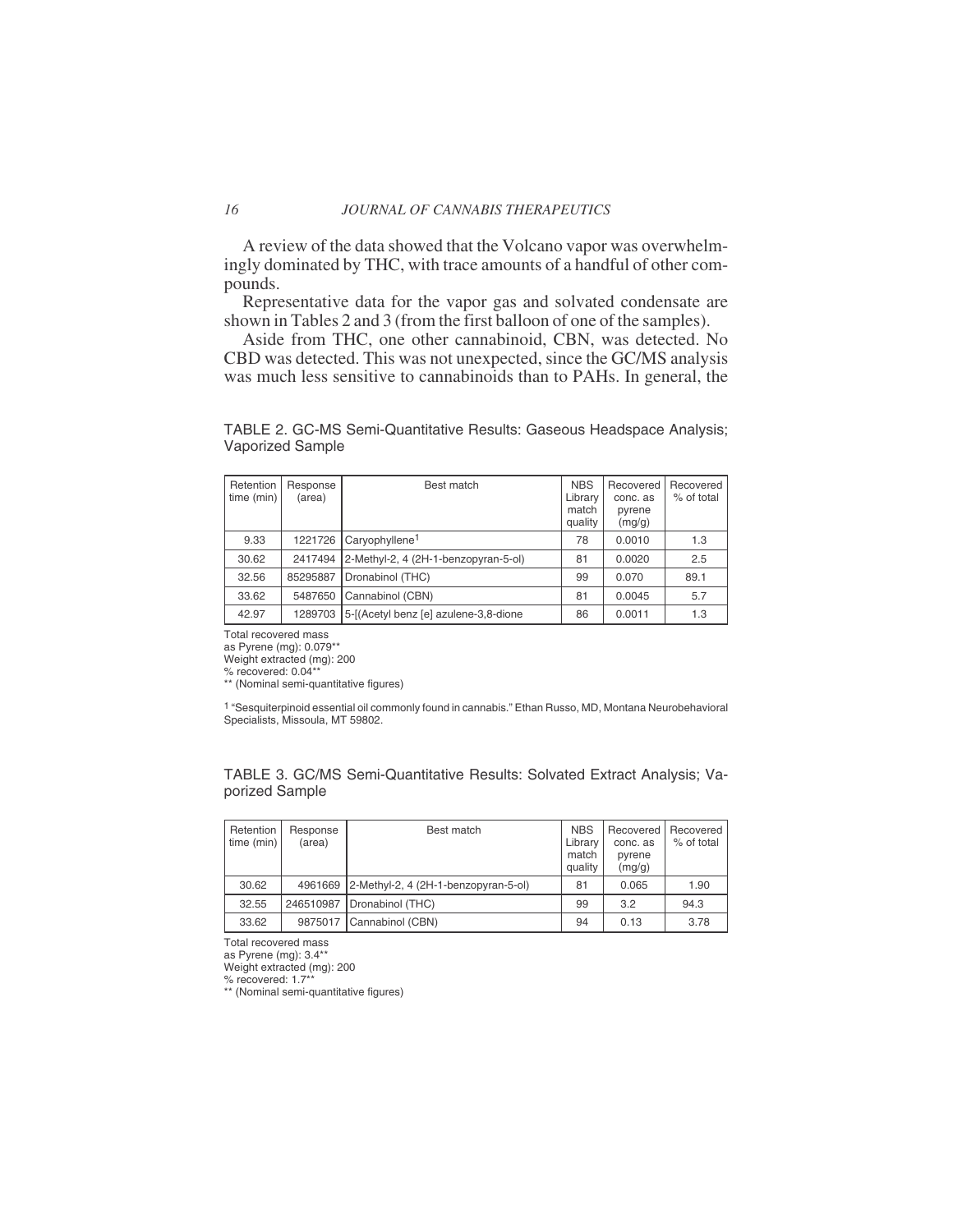GC/MS analysis was intended to measure PAHs but did not provide an accurate measure of cannabinoids. For the latter, it was necessary to use the HPLC.

Aside from the cannabinoids, only three other compounds were tentatively identified in the vapor gas, and one in the solvated condensate. The three were caryophyllene (an aromatic terpene found in cannabis and other plants) plus two other compounds of undetermined origin, one of which also appeared in the condensate.

An estimated 1.7% of the weight of the 200 mg sample was recovered in the solvated condensate, as approximately quantified in terms of the pyrene standard. THC accounted for a nominal 94.3% of the inferred estimated mass. That the apparent concentration of THC inferred in the GC/MS analysis (3.2 mg/gm) was much lower than in the HPLC (19.5 mg/gm), was partly an artifact of the mathematical representation of THC in terms of pyrene, and partly due to the lack of applicability of the GC/MS system to THC due to low volatility and to sorbation characteristics of the analytic column.

The gaseous headspace was more tenuous, yielding an estimated recovered mass of just 0.04% of the sample weight. Once again, the sample was overwhelmingly dominated by THC.

A striking result in both analyses was a lack of significant quantities of pyrolytic-induced analytes in the vapor.

Comparison runs using combusted cannabis presented a strikingly different picture. As in the previous experiment, smoke produced by 200 mg of cannabis combusted under the M-1 was drawn into a 250 ml volatile gas trap. A 2 ml gaseous sample was injected into the GC/MS; 2.0 ml of methanol was added to the trap to dissolve the condensed, and another 1 µl sample was injected into the GC/MS for a second analysis. This process was repeated for three separate samples.

Representative results for the gas and solvated condensate are presented in Tables 4 and 5, respectively (data taken from first run).

Review of the data from the gaseous headspace detected 111 tentatively identified compounds, including THC and CBN. Included were five known PAHs. Cannabinoids represented only 12% of the inferred recovered mass; the remaining 88% consisted of extraneous products of combustion.

The solvated extract yielded 37 tentatively identified compounds, including five known PAHs. THC and CBN constituted 90% of the estimated recovered mass. (When combusted, the product saturated the chromatographic system, producing a distorted response; hence the apparently elevated concentration of THC (57.9 mg/gm); as noted above,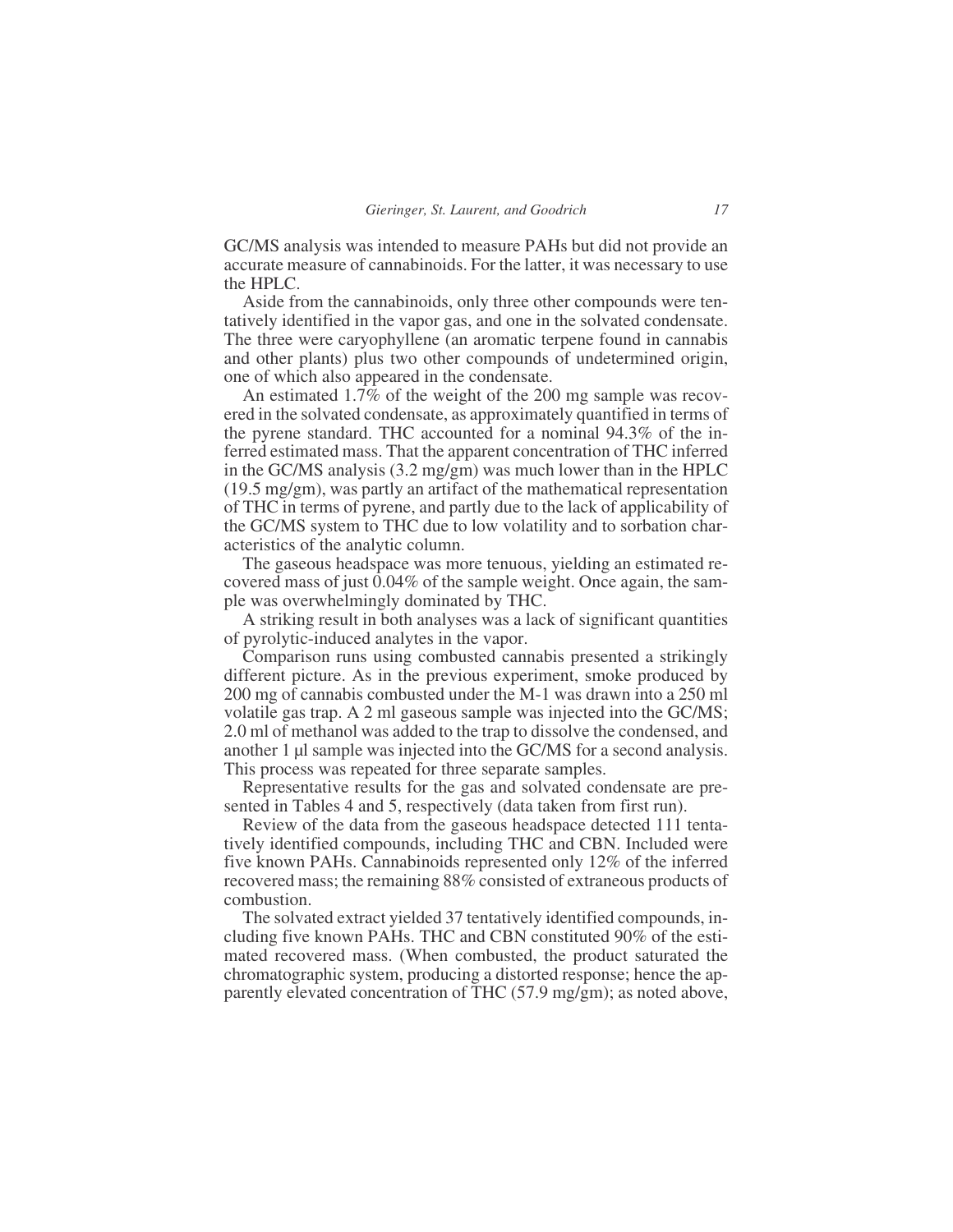| Retention<br>time (min) | Response<br>(area) | Best match <sup>1</sup>               | <b>NBS</b><br>Library<br>match<br>quality | Recovered<br>conc. as<br>pyrene<br>(mg/g) | Recovered<br>% of total |
|-------------------------|--------------------|---------------------------------------|-------------------------------------------|-------------------------------------------|-------------------------|
| 4.30                    | 32935726           | Benzeneacetonitrile                   | 91                                        | 0.027                                     | 0.16                    |
| 4.60                    | 2310571            | 1-Chloro-octadecane                   | 91                                        | 0.002                                     | 0.01                    |
| 4.99                    | 18390657           | Naphthalene                           | 90                                        | 0.015                                     | 0.09                    |
| $5.18*$                 | 69332076           | 2,3-Dihydro-benzofuran                | 86                                        | 0.057                                     | 0.34                    |
| 6.21                    | 4465468            | 2,6,10,14-Tetramethyl-hexadecane      | 90                                        | 0.004                                     | 0.02                    |
| 6.91                    | 86166759           | Indole                                | 90                                        | 0.071                                     | 0.42                    |
| 7.12                    | 7925421            | 1-Methyl-naphthalene                  | 93                                        | 0.007                                     | 0.04                    |
| 8.52                    | 35115397           | 1,1'-Oxybis-octane                    | 83                                        | 0.029                                     | 0.17                    |
| 8.69                    | 12256513           | 2,6,10-Trimethyl-tetradecane          | 83                                        | 0.010                                     | 0.06                    |
| 9.00                    | 23982131           | 3-Methyl-1H-indole                    | 81                                        | 0.020                                     | 0.12                    |
| 9.32                    | 116897251          | Caryophyllene                         | 98                                        | 0.096                                     | 0.57                    |
| 10.15                   | 313228545          | Cyclododecane                         | 97                                        | 0.257                                     | 1.52                    |
| 10.74                   | 4799627            | Pentadecane                           | 97                                        | 0.004                                     | 0.02                    |
| 10.85                   | 146804387          | Heptadecane                           | 98                                        | 0.120                                     | 0.71                    |
| 11.35                   | 950013208          | Nonadecene                            | 86                                        | 0.780                                     | 4.60                    |
| 11.95*                  | 90056152           | 2,2'-Diethyl-1,1'-biphenyl            | 94                                        | 0.074                                     | 0.44                    |
| 12.63                   | 154063760          | Hexadecanal                           | 76                                        | 0.126                                     | 0.75                    |
| 13.10                   | 2964842            | Hexadecane                            | 90                                        | 0.002                                     | 0.01                    |
| 13.50                   | 35308265           | Caryophyllene oxide                   | 95                                        | 0.029                                     | 0.17                    |
| $14.13*$                | 33918891           | 2,2'-Diethyl-1,1'-biphenyl            | 80                                        | 0.028                                     | 0.16                    |
| 14.82                   | 296612752          | Tetradecanoic acid                    | 99                                        | 0.243                                     | 1.44                    |
| 15.12                   | 42131403           | (Z)-3-Hexadecene                      | 98                                        | 0.035                                     | 0.20                    |
| 15.47                   | 295232200          | Octadecane                            | 98                                        | 0.242                                     | 1.43                    |
| 16.18                   | 4653356            | 2-Dodecen-1-yl (-) succinic anhydride | 89                                        | 0.004                                     | 0.02                    |
| 16.28                   | 3384476            | 2-Methyl-1-hexadecanol                | 78                                        | 0.003                                     | 0.02                    |
| 16.32                   | 5094990            | 1-Pentadecene                         | 92                                        | 0.004                                     | 0.02                    |
| 17.33                   | 34270249           | 2-Heptadecanol                        | 78                                        | 0.028                                     | 0.17                    |
| 17.52                   | 34215482           | 2-(Tetradecyloxy)-ethanol             | 81                                        | 0.028                                     | 0.17                    |
| 17.74                   | 13953740           | Hexadecane                            | 90                                        | 0.011                                     | 0.07                    |
| 17.87                   | 18906884           | Heneicosane                           | 87                                        | 0.016                                     | 0.09                    |
| 18.08                   | 85618813           | Pentadecanoic acid                    | 97                                        | 0.070                                     | 0.41                    |
| 18.19                   | 151994108          | 1,2-Benzenedicarboxylic acid, bis (2) | 86                                        | 0.125                                     | 0.74                    |
| 18.50                   | 2213315118         | Cyclohaxadecane                       | 99                                        | 1.816                                     | 10.71                   |
| 18.65                   | 45837144           | Nonadecane                            | 96                                        | 0.038                                     | 0.22                    |
| 18.77                   | 42293352           | 1-Nonadecene                          | 90                                        | 0.035                                     | 0.20                    |

#### TABLE 4. GC/MS Semi-Quantitative Results: Gaseous Headspace Analysis; Combusted Sample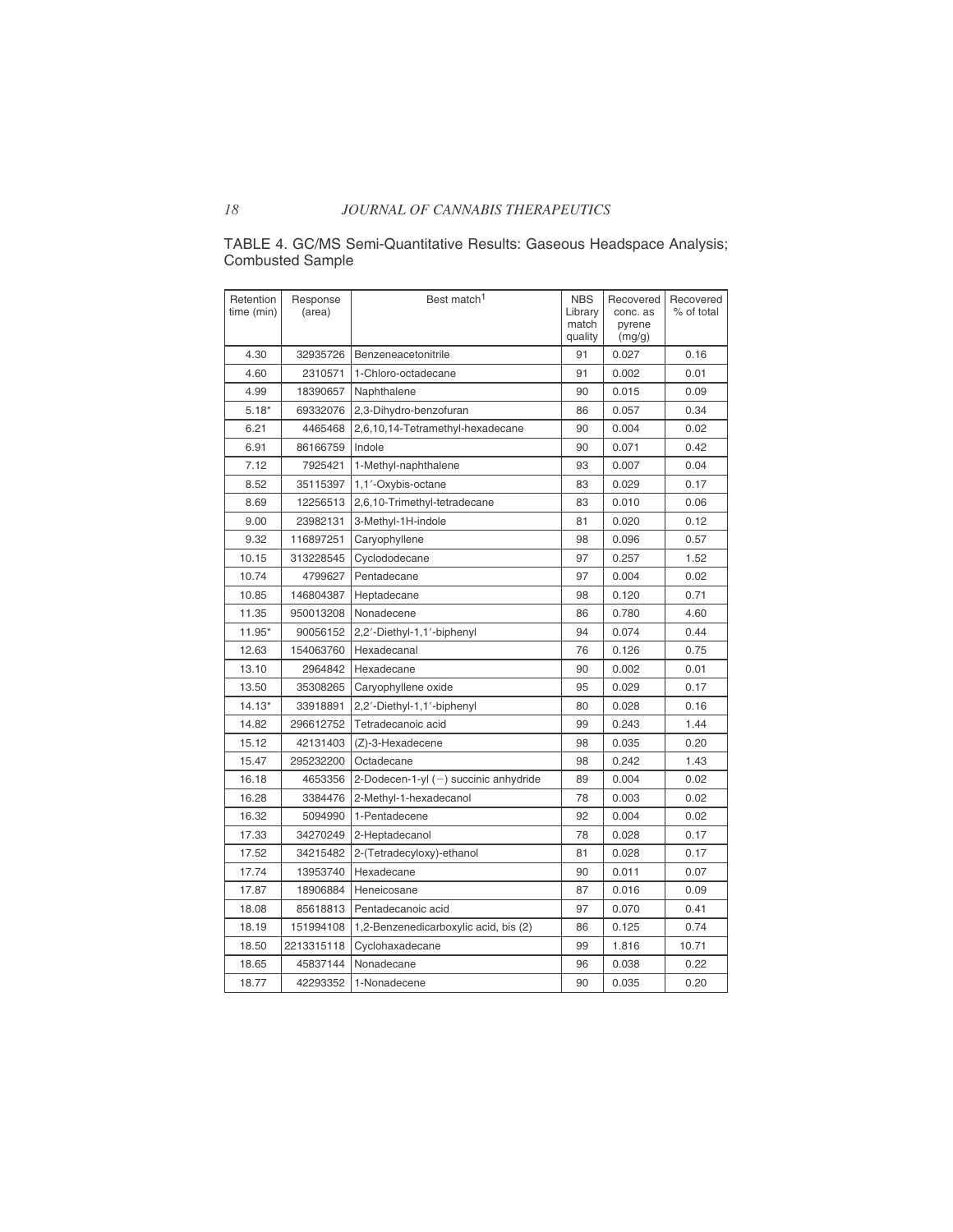| Retention<br>time (min) | Response<br>(area) | Best match <sup>1</sup>                 | <b>NBS</b><br>Library<br>match<br>quality | Recovered<br>conc. as<br>pyrene<br>(mg/g) | Recovered<br>% of total |
|-------------------------|--------------------|-----------------------------------------|-------------------------------------------|-------------------------------------------|-------------------------|
| 19.00                   | 199692334          | 2-Hexadecanol                           | 90                                        | 0.164                                     | 0.97                    |
| 19.17                   | 76550515           | 2-Heptadecanone                         | 87                                        | 0.063                                     | 0.37                    |
| 19.37                   | 103194224          | Caffeine                                | 94                                        | 0.085                                     | 0.50                    |
| 19.77                   | 14872741           | Docosane                                | 86                                        | 0.012                                     | 0.07                    |
| 20.02                   | 102125171          | 1-Octadecene                            | 97                                        | 0.084                                     | 0.49                    |
| 20.20                   | 96794873           | 1-Hexadecanol                           | 86                                        | 0.079                                     | 0.47                    |
| 20.39                   | 57493519           | 3-Eicosene                              | 97                                        | 0.047                                     | 0.28                    |
| 20.91                   | 2933718734         | Dibutyl phthalate                       | 83                                        | 2.407                                     | 14.20                   |
| 21.24                   | 114002736          | Nonadecane                              | 90                                        | 0.094                                     | 0.55                    |
| 21.49                   | 9672077            | 1-Nonadecene                            | 86                                        | 0.008                                     | 0.05                    |
| 21.76                   | 122401077          | 1-Octadecene                            | 99                                        | 0.100                                     | 0.59                    |
| 22.43                   | 51345191           | 3,5,6,7-Tetrah-s-indacen-1(2H)-one      | 81                                        | 0.042                                     | 0.25                    |
| 22.54                   | 4913720            | Octadecane                              | 95                                        | 0.004                                     | 0.02                    |
| 22.63                   | 33563860           | 1-Nonadecene                            | 86                                        | 0.028                                     | 0.16                    |
| 23.03                   | 32829703           | N-Methyl-N-[4-[4-methoxy-acetamide      | 90                                        | 0.027                                     | 0.16                    |
| 23.15                   | 82313597           | 2,3,5,6-Tetra-s-indacene-1,7-dione      | 76                                        | 0.068                                     | 0.40                    |
| 23.48                   | 857664501          | 5-Octadecene                            | 97                                        | 0.704                                     | 4.15                    |
| 24.01                   | 15554319           | Octadecane                              | 90                                        | 0.013                                     | 0.08                    |
| 24.35                   | 140996042          | 16-Methyl-, met heptadecanoic acid      | 96                                        | 0.116                                     | 0.68                    |
| $24.52*$                | 95037913           | 5-Dodecyldihydro-2 (3H)-furanone        | 83                                        | 0.078                                     | 0.46                    |
| 24.66                   | 32387060           | 1-Henricosyl formate                    | 90                                        | 0.027                                     | 0.16                    |
| 25.01                   | 14710926           | (Z)-9-Tricosene                         | 91                                        | 0.012                                     | 0.07                    |
| 25.79                   | 32371423           | 2-Hexyl-1-decanol                       | 86                                        | 0.027                                     | 0.16                    |
| 25.86                   | 200623444          | Hexadecanamide                          | 93                                        | 0.165                                     | 0.97                    |
| 26.00                   | 32616620           | 1-Nonadecene                            | 99                                        | 0.027                                     | 0.16                    |
| 26.33                   | 53218271           | 2-Dodecen-1-yl $(-)$ succinic anhydride | 86                                        | 0.044                                     | 0.26                    |
| 26.65                   | 7339051            | 2-Dodecen-1-yl $(-)$ succinic anhydride | 89                                        | 0.006022                                  | 0.04                    |
| 27.09                   | 56583135           | Cis-11-Hexadecen-1-yl acetate           | 81                                        | 0.046430                                  | 0.27                    |
| 27.21                   | 129242826          | 1-Phenantthrenecarboxylic acid, 7-et    | 96                                        | 0.106053                                  | 0.63                    |
| 27.36                   | 10625426           | 1-Phenantthrenecarboxylic acid, 7-et    | 92                                        | 0.008719                                  | 0.05                    |
| 27.51                   | 17570838           | Tricosane                               | 98                                        | 0.014418                                  | 0.09                    |
| 27.58                   | 156887637          | 1-Nonadecene                            | 98                                        | 0.128737                                  | 0.76                    |
| 28.37                   | 69739203           | 1,2,1-Phenanthrenecarboxylic acid       | 92                                        | 0.057226                                  | 0.34                    |
| 28.73                   | 20887801           | Hexanedioic acid dioctyl ester          | 90                                        | 0.017140                                  | 0.10                    |
| 28.95                   | 98593890           | 1-Phenantthrenecarboxylic acid, 7-et    | 86                                        | 0.080903                                  | 0.48                    |
| 29.10                   | 627678209          | 1,2,1-Phenanthrenecarboxylic acid       | 99                                        | 0.515053                                  | 3.04                    |
| 29.26                   | 380114163          | 2-[(2-bu Cyclopropanenanoic acid        | 92                                        | 0.311910                                  | 1.84                    |
| $30.65*$                | 70574444           | 2H-1-Benzopyran-5-ol, 2-methyl-2-(4     | 94                                        | 0.057911                                  | 0.34                    |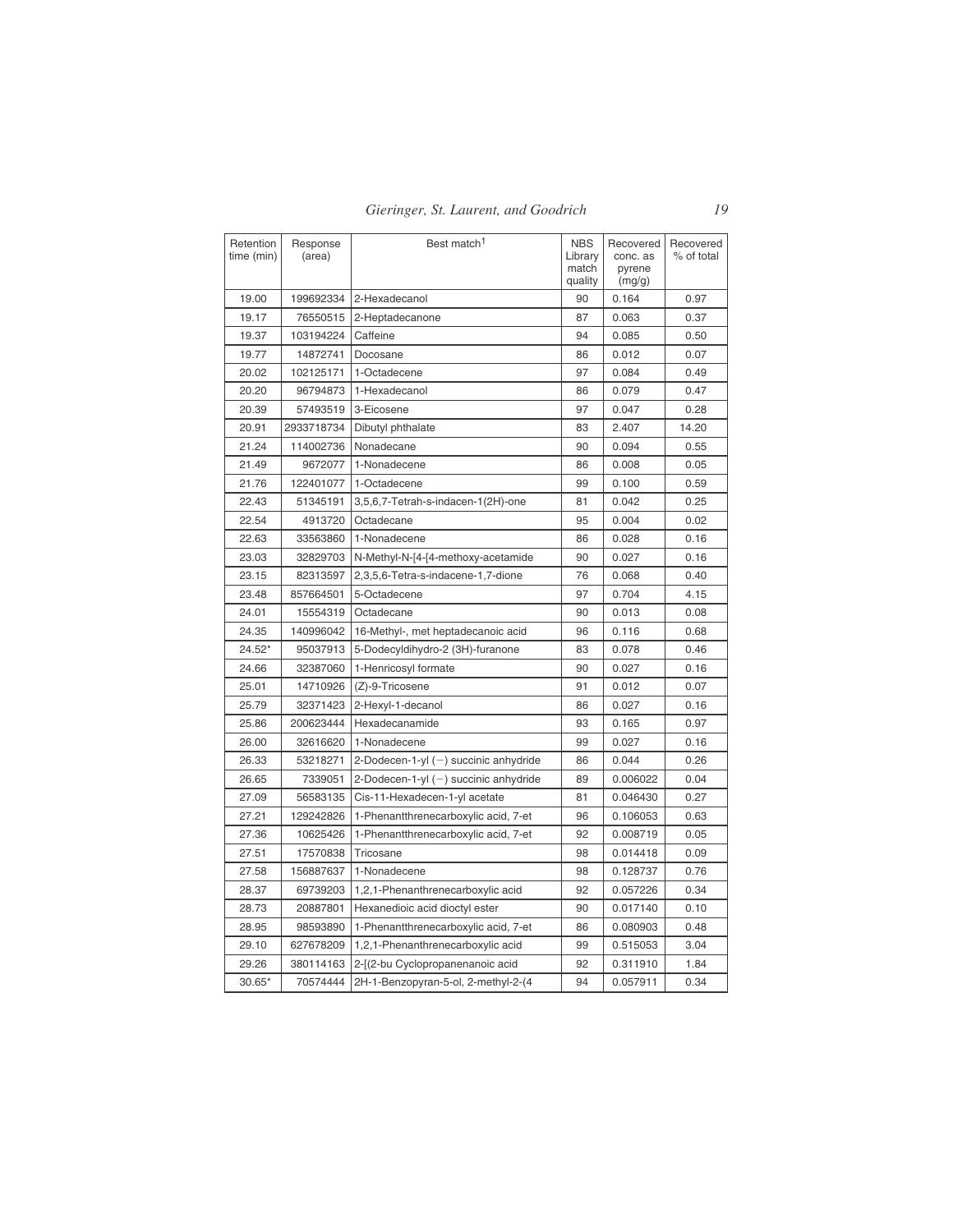## *20 JOURNAL OF CANNABIS THERAPEUTICS*

## TABLE 4 (continued)

| Retention<br>time (min) | Response<br>(area) | Best match <sup>1</sup>                 | <b>NBS</b><br>Library<br>match<br>quality | Recovered<br>conc. as<br>pyrene<br>(mg/g) | Recovered<br>% of total |
|-------------------------|--------------------|-----------------------------------------|-------------------------------------------|-------------------------------------------|-------------------------|
| 30.75                   | 85939990           | Resocinol, 2-p-mentha-1,8-dien-3-y      | 98                                        | 0.0705                                    | 0.42                    |
| 31.07                   | 125006268          | Tricosane                               | 93                                        | 0.103                                     | 0.61                    |
| 31.66                   | 21935407           | Acetamide, N-methyl-N-[4-[4-4methoxy    | 91                                        | 0.0180                                    | 0.11                    |
| 31.83                   | 432784246          | Hexadecanoic acid, 2,3-dihyroxypro      | 74                                        | 0.355                                     | 2.10                    |
| 32.46                   | 10236345           | Cyclotetradecane, 1, 7, 11-trimethyl-   | 91                                        | 0.00840                                   | 0.05                    |
| 32.58                   | 2219980004         | Dronabinol (THC)                        | 99                                        | 1.82                                      | 10.75                   |
| 32.72                   | 63820716           | Hexacosane                              | 96                                        | 0.0524                                    | 0.31                    |
| 33.23                   | 27548366           | 1,3-Benzenediol,2-(3,7-dimethyl-2,      | 90                                        | 0.0226                                    | 0.13                    |
| 33.43                   | 33550885           | Acetamide, N-methyl-N-[4-[4-4methoxy    | 94                                        | 0.0275                                    | 0.16                    |
| 33.63                   | 240628731          | Cannabinol (CBN)                        | 95                                        | 0.197                                     | 1.16                    |
| 34.09                   | 13044163           | Cyclohexane, 1-(1,5-dimethylhexyl)-     | 86                                        | 0.0107                                    | 0.06                    |
| 34.32                   | 125757721          | Heptacosane                             | 99                                        | 0.103                                     | 0.61                    |
| 34.52                   | 197356583          | 1-Octdecanethiol                        | 87                                        | 0.162                                     | 0.96                    |
| 35.17                   | 243624195          | Octadecanoic acid, 2,3-dihydroxypro     | 86                                        | 0.200                                     | 1.18                    |
| 35.86                   | 69273621           | Tricosane                               | 92                                        | 0.0568                                    | 0.34                    |
| 36.15                   | 1676695684         | Squalene                                | 94                                        | 1.38                                      | 8.12                    |
| 37.29                   | 34686159           | 3-Eicosene, (E)-                        | 91                                        | 0.0285                                    | 0.17                    |
| 37.34                   | 71189968           | Heneicosane                             | 96                                        | 0.0584                                    | 0.34                    |
| 38.77                   | 62069103           | Heptacosane                             | 95                                        | 0.0509                                    | 0.30                    |
| 39.10                   | 20150673           | 2-Dodecen-1-yl $(-)$ succinic anhydride | 94                                        | 0.0165                                    | 0.10                    |
| 40.16                   | 67270687           | Heptacosane                             | 97                                        | 0.0552                                    | 0.33                    |
| 40.96                   | 109391601          | 9-Hexadecenoic acid, eicosyl ester      | 76                                        | 0.0898                                    | 0.53                    |
| 41.04                   | 9230053            | Cyclotetradecane, 1,7,11-trimethyl-     | 83                                        | 0.00757                                   | 0.04                    |
| 41.50                   | 30676052           | Eicosane                                | 91                                        | 0.0252                                    | 0.15                    |
| 41.79                   | 1169213328         | Cholesterol <sup>1</sup>                | 99                                        | 0.959                                     | 5.66                    |
| 42.27                   | 45017056           | 9-Hexadecenoic acid, eicosyl ester      | 72                                        | 0.0369                                    | 0.22                    |
| 42.61                   | 16741293           | Cholesteryl acetate                     | 97                                        | 0.0137                                    | 0.08                    |
| 42.69                   | 4624026            | Heneicosane, 3-methyl-                  | 91                                        | 0.00379                                   | 0.02                    |
| 42.80                   | 36515665           | Eicosane                                | 90                                        | 0.0300                                    | 0.18                    |
| 43.00                   | 4896647            | Heneicosane, 3-methyl-                  | 91                                        | 0.00402                                   | 0.02                    |
| 43.22                   | 61362365           | Cholesta-3,5-dien-7-one                 | 96                                        | 0.0504                                    | 0.30                    |
| 43.32                   | 28641892           | Cholesteryl acetate                     | 99                                        | 0.0235                                    | 0.14                    |
| 43.58                   | 130345192          | 9-Hexadecenoic acid, eicosyl ester      | 91                                        | 0.107                                     | 0.63                    |
| 43.86                   | 206844252          | Hexadecanoicacid, hexadecyl ester       | 95                                        | 0.170                                     | 1.00                    |
| 44.15                   | 31783685           | Eicosane                                | 83                                        | 0.0261                                    | 0.15                    |
| 46.70                   | 150517876          | 9-Hexadecenoic acid, eicosyl ester      | 83                                        | 0.124                                     | 0.73                    |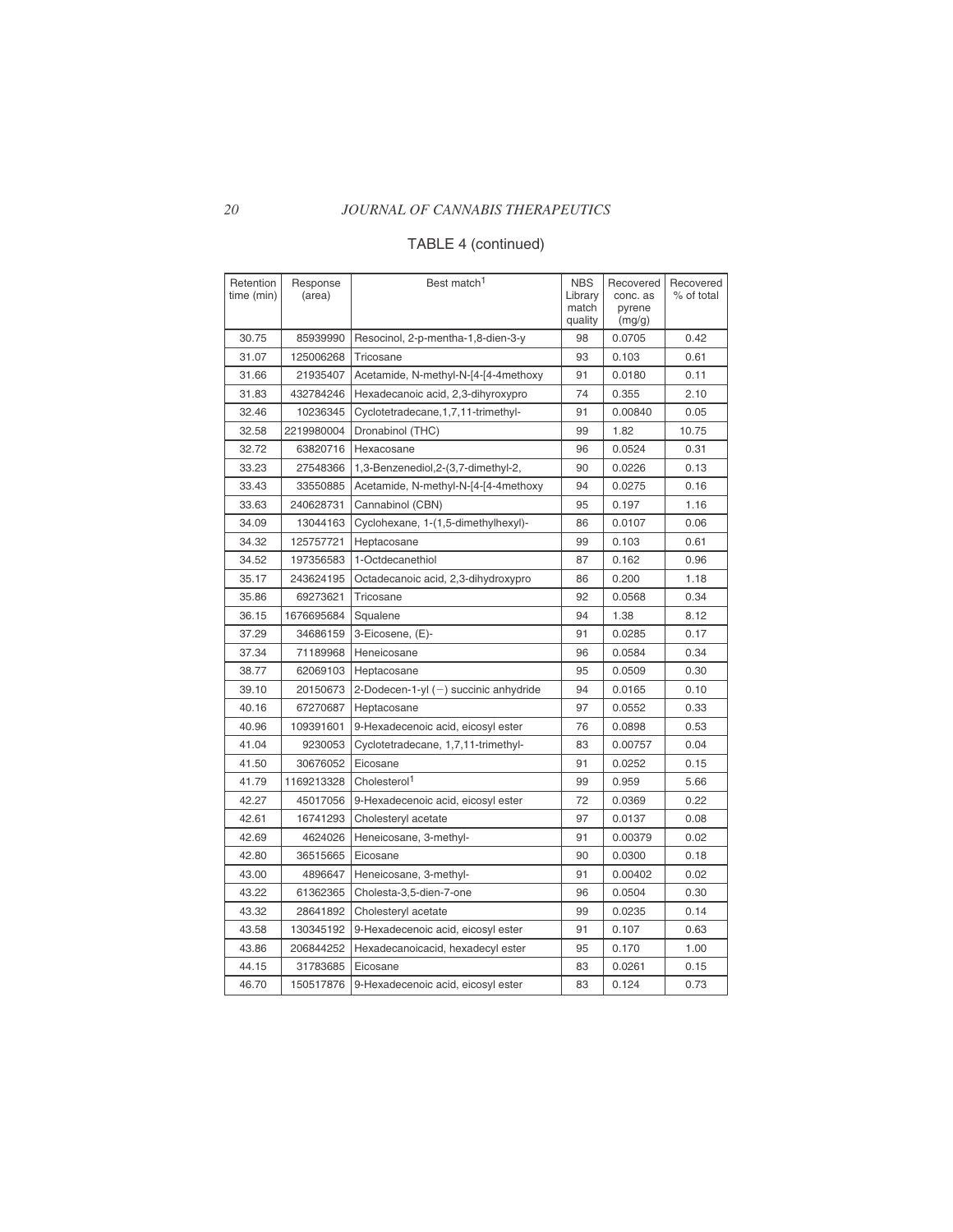| Retention<br>time (min) | Response<br>(area) | Best match <sup>1</sup>               | <b>NBS</b><br>Library<br>match<br>quality | Recovered   Recovered<br>conc. as<br>pyrene<br>(mq/q) | % of total |
|-------------------------|--------------------|---------------------------------------|-------------------------------------------|-------------------------------------------------------|------------|
| 47.02                   |                    | 108047194 1-Octadecanethiol           | 84                                        | 0.0887                                                | 0.52       |
| 50.91                   |                    | 86165775 9-Hexadecenoic acid, eicosyl | 83                                        | 0.0707                                                | 0.42       |

Total recovered (mg): 17.0\*\* Weight extracted (mg): 200 % recovered: 8.5\*\* \*\* (Nominal semi-quantitative figures)

\* Polynuclear aromatic hydrocarbons.

<sup>1</sup> "Best match" compounds were determined by comparing the GC/MS output to the NBS standard refer-<br>ence library. They do not necessarily correspond to the true compound present in every case. For instance,<br>the entry ident is not produced in plants. Most likely it is a wax-like fatty acid of similar molecular weight.

| TABLE 5. GC/MS Semi-Quantitative Results: Solvated Extract Analysis; Com- |  |
|---------------------------------------------------------------------------|--|
| busted Sample                                                             |  |

| Retention<br>time (min) | Response<br>(area) | Best match                          | <b>NBS</b><br>Library<br>match<br>quality | Recovered<br>conc. as<br>pyrene<br>(mg/g) | Recovered<br>% of total |
|-------------------------|--------------------|-------------------------------------|-------------------------------------------|-------------------------------------------|-------------------------|
| 4.27                    | 5371404            | Phenol, 4-ethyl-                    | 91                                        | 0.071                                     | 0.10                    |
| 4.46                    | 4820930            | 1H-Indene, 1-methyl-                | 91                                        | 0.063                                     | 0.09                    |
| 4.62                    | 11975267           | 1.2-Benzennediol                    | 74                                        | 0.157                                     | 0.23                    |
| 5.01                    | 28398562           | Naphthalene                         | 91                                        | 0.373                                     | 0.53                    |
| $5.17*$                 | 33292637           | Benzofuran, 2,3-dihydro-            | 72                                        | 0.437                                     | 0.63                    |
| 6.91                    | 21443444           | Indole                              | 87                                        | 0.282                                     | 0.40                    |
| 7.14                    | 5635171            | Naphthalene, 2-methyl-              | 95                                        | 0.074                                     | 0.11                    |
| 7.45                    | 5932574            | Naphthalene, 2-methyl-              | 93                                        | 0.078                                     | 0.11                    |
| 7.72                    | 4757806            | 1,4-Benzenedoil, 2-methyl-          | 91                                        | 0.062                                     | 0.09                    |
| 8.99                    | 11013411           | 1H-Indole, 4-methyl-                | 90                                        | 0.145                                     | 0.21                    |
| 9.32                    | 60797737           | Caryophyllene                       | 99                                        | 0.798                                     | 1.15                    |
| 9.71                    | 4674849            | 1,6,10-Dodetatriene, 7,11-dimethyl- | 96                                        | 0.061                                     | 0.09                    |
| $9.97*$                 | 2209752            | Naphthalene, 1,2,3,5,6,7,8,8a-octah | 89                                        | 0.029                                     | 0.04                    |
| 10.20                   | 18874442           | 4,7,10-Cycloundecatriene            | 99                                        | 0.248                                     | 0.36                    |
| 11.12                   | 2060913            | 1H-3a,7-Methanoazulene,octahydro-1  | 90                                        | 0.027                                     | 0.04                    |
| 11.20                   | 2094526            | Cylohexene, 1-methyl-4-(5-methyl-1  | 86                                        | 0.027                                     | 0.04                    |
| $12.14*$                | 13696523           | Naphthalene, decahydro-4a-methyl-1- | 92                                        | 0.180                                     | 0.26                    |
| $12.33*$                | 16059454           | Naphthalene, 1,2,3,5,6,7,8,8a-octah | 98                                        | 0.211                                     | 0.30                    |
| 13.50                   | 17021514           | Caryophyllene oxide                 | 96                                        | 0.223                                     | 0.32                    |
| 13.59                   | 4347127            | 1H-Cyclopropa [a]naphthalene,1a,2,3 | 98                                        | 0.057                                     | 0.08                    |
| 14.75                   | 2271757            | 10,10-Dimethylenebicyc              | 89                                        | 0.030                                     | 0.04                    |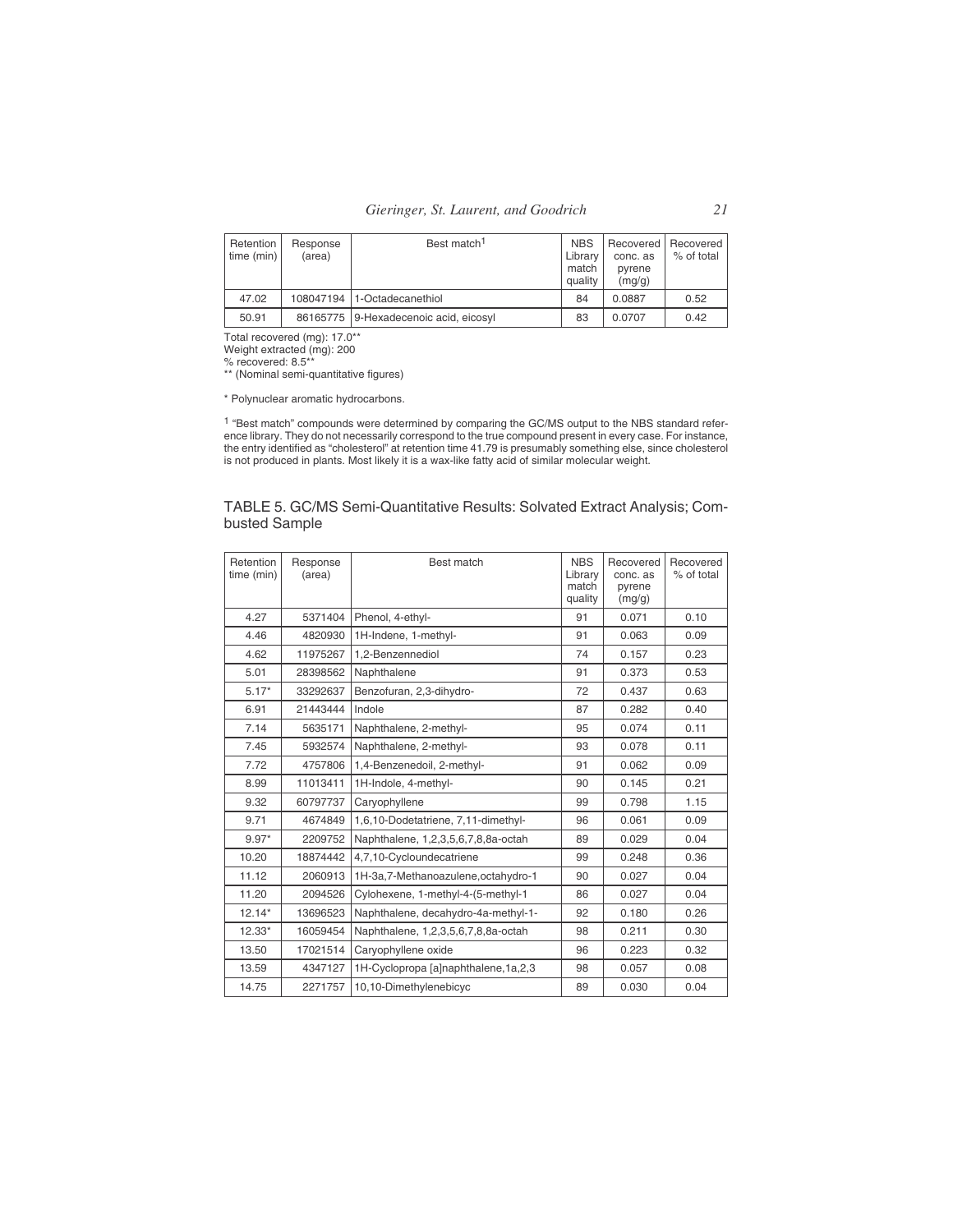#### *22 JOURNAL OF CANNABIS THERAPEUTICS*

| Retention<br>time (min) | Response<br>(area) | Best match                           | <b>NBS</b><br>Library<br>match<br>quality | Recovered<br>conc. as<br>pyrene<br>(mg/g) | Recovered<br>% of total |
|-------------------------|--------------------|--------------------------------------|-------------------------------------------|-------------------------------------------|-------------------------|
| 15.33                   | 2173568            | 5-Azulenemethanol, 1,2,3,3a,4,5,6,7  | 86                                        | 0.029                                     | 0.04                    |
| 15.67                   | 26178775           | .alpha.-Bisabolol                    | 87                                        | 0.344                                     | 0.49                    |
| 15.85                   | 9580620            | 1-Decene                             | 90                                        | 0.126                                     | 0.18                    |
| 18.37                   | 32298240           | 6-Octen-1-ol, 3,7-domethyl-, acetate | 78                                        | 0.424                                     | 0.61                    |
| 18.70                   | 2422132            | Diphenylethyne                       | 90                                        | 0.032                                     | 0.05                    |
| 21.24                   | 4388527            | Hexadecanoic acid                    | 92                                        | 0.058                                     | 0.08                    |
| 29.16                   | 3509363            | Glaucyl alcohol                      | 86                                        | 0.046                                     | 0.07                    |
| $30.63*$                | 69664748           | 2H-1-Benzopyran-5-ol, 2-methyl-2-(4  | 95                                        | 0.915                                     | 1.31                    |
| 30.73                   | 75367485           | Resorcinol, 2-pmemtha-1,8-dien-3-y   | 98                                        | 0.990                                     | 1.42                    |
| 31.84                   | 4625532            | Delta.8-Tetrahydrocannabinol         | 91                                        | 0.061                                     | 0.09                    |
| $32.59*1$               | 4408666746         | Dronabinol (THC) <sup>1</sup>        | 98                                        | 57.9                                      | 83.04                   |
| $33.07*1$               | 2029605            | Dronabinol (THC) <sup>1</sup>        | 91                                        | 0.027                                     | 0.04                    |
| 33.63                   | 334263844          | Cannabinol (CBN)                     | 97                                        | 4.389                                     | 6.30                    |
| 37.34                   | 3583356            | Docosane                             | 96                                        | 0.047                                     | 0.07                    |
| 41.22                   | 25609584           | Vitamine E                           | 89                                        | 0.336                                     | 0.48                    |
| 45.39                   | 28142178           | .beta.-Amyrin                        | 95                                        | 0.369                                     | 0.53                    |

#### TABLE 5 (continued)

Total recovered (mg): 69.7\*\*

Weight extracted (mg): 200

% recovered: 35\*\* \*\* (Nominal semi-quantitative figures)

\* Polynuclear aromatic hydrocarbons.

1 Significantly increased response resulting in peak splitting, thus two consecutive retention times.

the GC/MS did not provide an accurate measurement of cannabinoids.) Altogether, eight different PAHs were identified in the solvated extract and the gaseous headspace.

## *DISCUSSION*

The major finding of this study was a drastic quantitative reduction in non-cannabinoid compounds in the vapor from the Volcano. This strongly suggests that vaporization is an effective method for delivering medically active cannabinoids while effectively suppressing other potentially deleterious compounds that are a byproduct of combustion.

Numerous outstanding questions about vaporization remain to be re-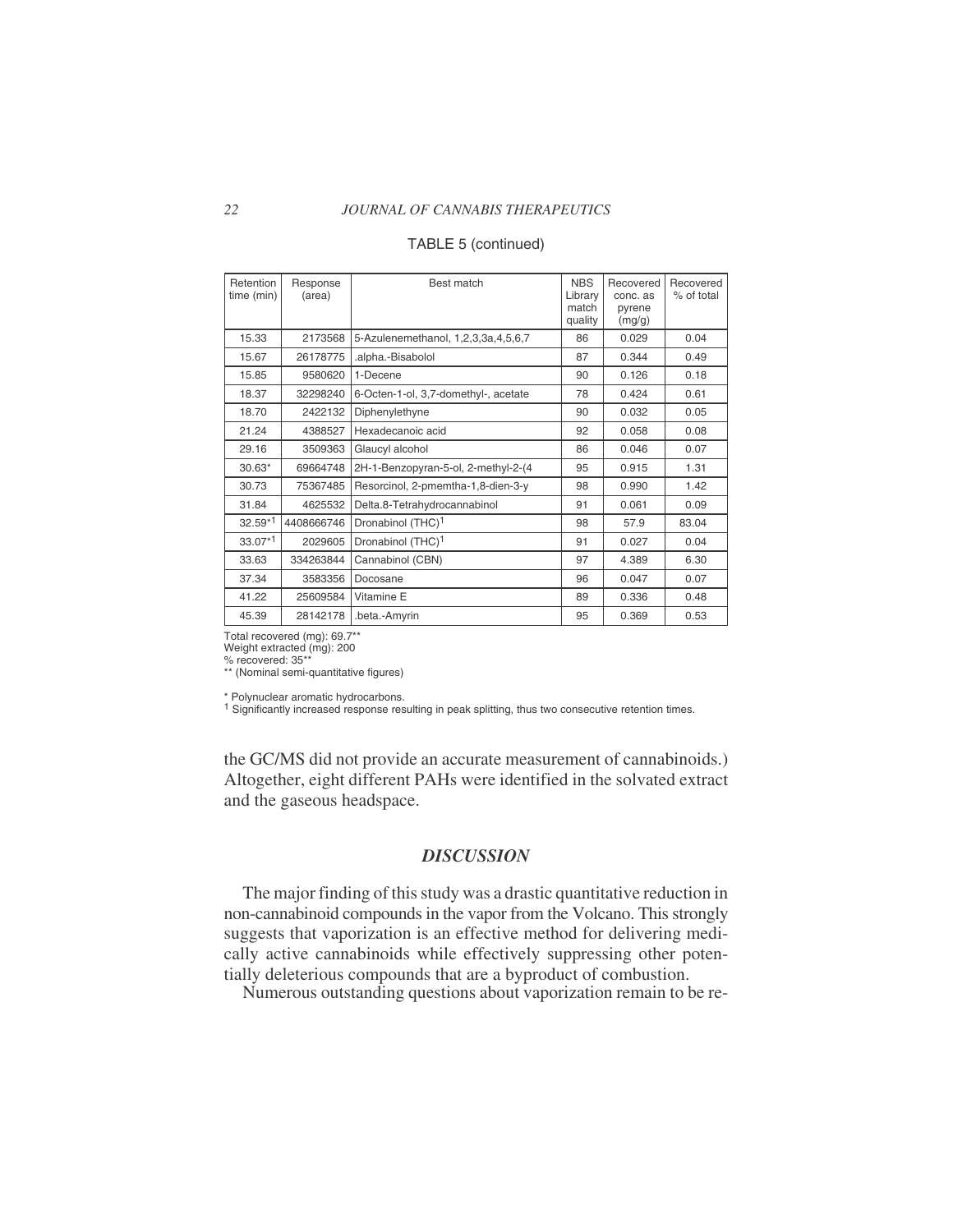searched. This study was not designed to measure the presence of toxic gases with low molecular weight, such as ammonia, hydrogen cyanide and carbon monoxide, which are known to be produced by marijuana cigarettes (Huber 1991; Institute of Medicine 1982). Previous studies have indicated a qualitative decrease in CO with vaporization, but this remains to be quantitatively measured. Neither did this study analyze the solid tar phase of the vapor for non-cannabinoids. However, there is sound reason to believe that the total amount of tar was drastically reduced, given the absence of detectable combustion. Unlike the combusted marijuana, which turned to ash, the vaporized sample remained greenish-brown and intact, though clearly dessicated.

Numerous unexplored variables could conceivably affect the efficiency and output of vaporization. Included are variations in temperature; differences in the density, weight, and consistency of material in the chamber; differences in the variety and potency of cannabis used; and use of different preparations such as hashish, hash oil, etc. Further research is needed to determine the extent of such effects.

The effects of vaporization are illustrated in Figure 3 from the manufacturer. The vaporized cannabis does not turn to ash, but retains its original shape, as discussed above. A microscopic examination reveals the physical nature of the process. The cannabinoids in cannabis are borne in droplets of resin, known as glandular trichomes, which coat the exterior structures of the flowering tops, and the leaves to a lesser extent. The trichomes resemble small stalks or protuberances, appearing like dewy-capped mushrooms under a microscope. After vaporization, the resin has evaporated and trichomes have withered, while the underlying vegetative matter remains intact. This confirms that vaporization is essentially a different physical process than combustion.

The efficacy of vaporization is further attested by the growing number of patients who have taken up vaporizers instead of smoking. Many users say they have ceased smoking marijuana altogether because they find it unduly irritating to their throat and lungs. Instead, they say, vaporization gives them the same therapeutic effects without any untoward irritation or sore throat. On the other hand, a few refractory individuals say they prefer the savor of smoke or claim not to feel the same impact from vapor. It should be noted that vaporizers do not entirely eliminate respiratory irritation. A puff of strong vaporized cannabis will occasionally elicit a cough. This could be entirely due to THC itself, which is known to irritate the bronchial tract (Tashkin 1977).

In summary, there is good reason to believe that vaporization is a highly effective method of smoke harm reduction. Nonetheless, at pres-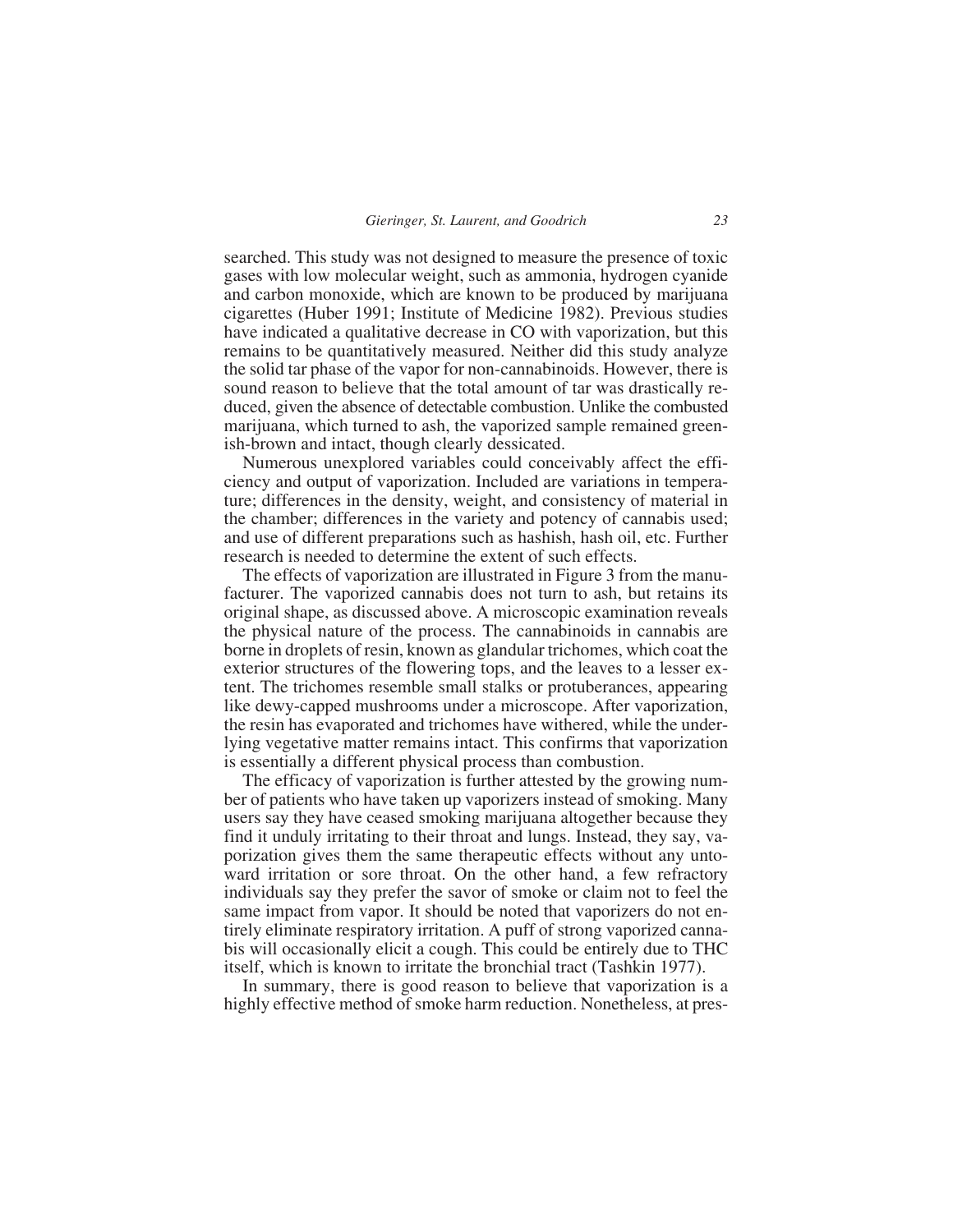## *24 JOURNAL OF CANNABIS THERAPEUTICS*

FIGURE 3. Cannabis before and after vaporization.

(A) Macrophoto of cannabis sample prior to vaporization showing trichomes with resin.



(B) Macrophoto after the first passage of hot air flow from the Volcano. Part of the resin has vaporized, but the majority appears to be intact.

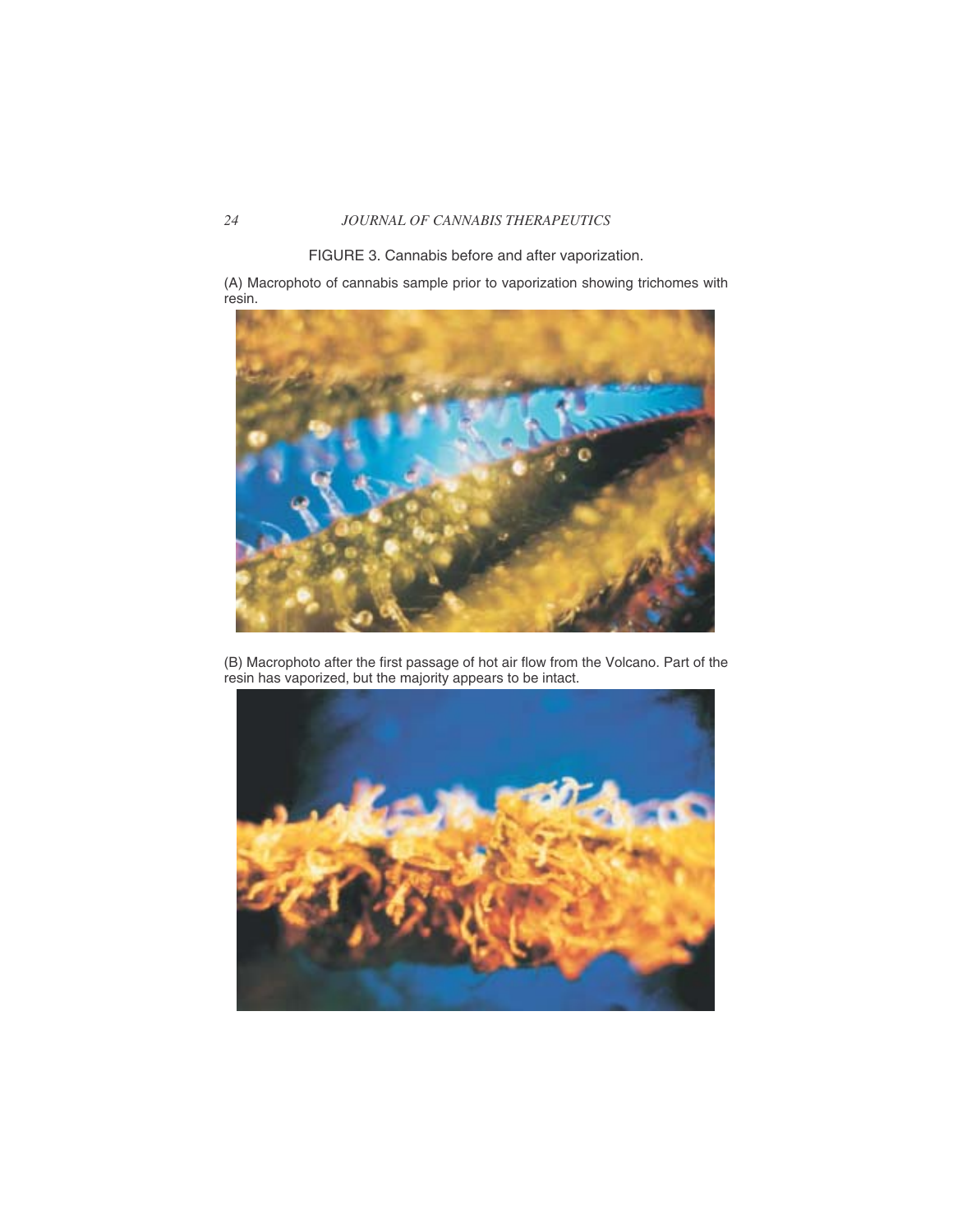(C) Macrophoto after several passages of hot air from the Volcano. The resin has disappeared, and trichomes have withered, but non-incinerated fibrous material remains.



Figure 3 macrophotos reprinted with permission of Storz & Bickel <<http://www.vapormed.de/> en\_anwndg.htm> 7/24/03.

ent smoked cigarettes from NIDA remain the only FDA approved method of administering cannabis to human subjects. The shortcomings of smoked marijuana have been widely viewed as an obstacle to approval of natural cannabis as a medicine. This view was expressed by the Institute of Medicine in its report on medical marijuana (IOM 1999, Executive Summary p. 8):

Because of the health risks associated with smoking, smoked marijuana should generally not be recommended for long-term use . . .

The goal of clinical trials of smoked marijuana would not be to develop marijuana as a licensed drug, but rather as a first step towards the possible development of non-smoked, rapid-onset delivery systems. However, it will likely be many years before a safe and effective cannabinoid delivery system, such as an inhaler, will be available for patients.

The IOM report failed to note that vaporizers appear to offer a feasible "non-smoked, rapid-onset delivery system."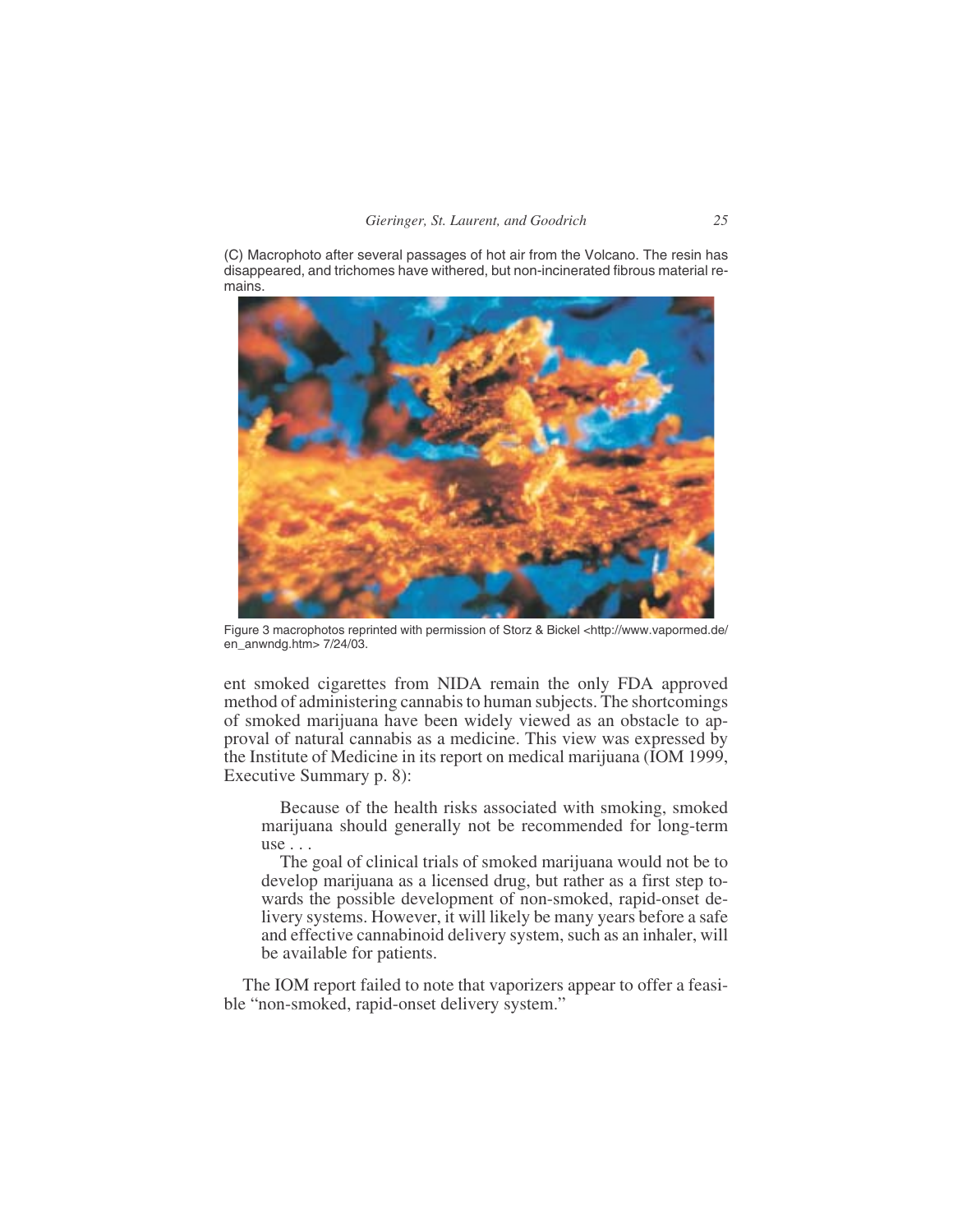A major goal of this study was to pave the way for vaporizers to be introduced into human studies, in particular studies of medical cannabis that are now normally conducted using NIDA cigarettes. Data from this study have been submitted to the FDA in support of an application for an investigational device exemption (IDE) to permit the Volcano to be used in a study by Dr. Donald Abrams of the University of California, San Francisco. The study, which is being supported by California's Center for Medicinal Cannabis Research, is essentially a Phase I study of vaporization. The protocol calls for testing inhaled cannabis of three different potencies in healthy test subjects. The study will compare subjective effects, cannabinoid blood levels and carbon monoxide levels in exhaled breath in subjects on six different days, three days smoking 400 mgs of NIDA marijuana of either 1.7% THC, 3.5% THC or 7% THC, and three days vaporizing identical amounts and strengths of NIDA marijuana.

The FDA currently has no criteria for evaluating vaporization devices. The only device now approved for administering marijuana to humans is NIDA pre-rolled cigarettes, which were approved before modern medical device regulations were enacted in 1976. At that time, there was no need for data on toxicity, dosage delivery, or the chemical content of the smoke delivered. Based on the evidence of this study, the Volcano should compare favorably in every respect. It remains to be seen whether the FDA will require additional pre-clinical tests before allowing the Volcano to be used in human subjects.

In any case, however, our research indicates that vaporization is a promising technology for smoke harm reduction. A growing number of vaporizers are now available through the internet (for a list, see <http://> www.canorml.org/healthfacts/vaporizers.html). They range from hightechnology devices with medical grade components to simple handheld glass pipes to be heated over a flame. Despite their obvious usefulness for medical cannabis patients, they have to be marketed as herbal vaporizers in order not to run afoul of federal drug paraphernalia laws. While usage of vaporizers is rapidly spreading, further testing and research are clearly needed to optimize vaporization technology.

#### REFERENCES

- Chemic Laboratories. 2000. Proof of concept: release of chemical constituents in cannabis sativa at 170-185° versus combustion. Unpublished report to California NORML and MAPS, Nov. 17th, 2000.
- Chemic Laboratories. 2003. Evaluation of Volcano® vaporizer for the efficient emission of THC, CBD, CBN and the significant reduction and/or elimination of